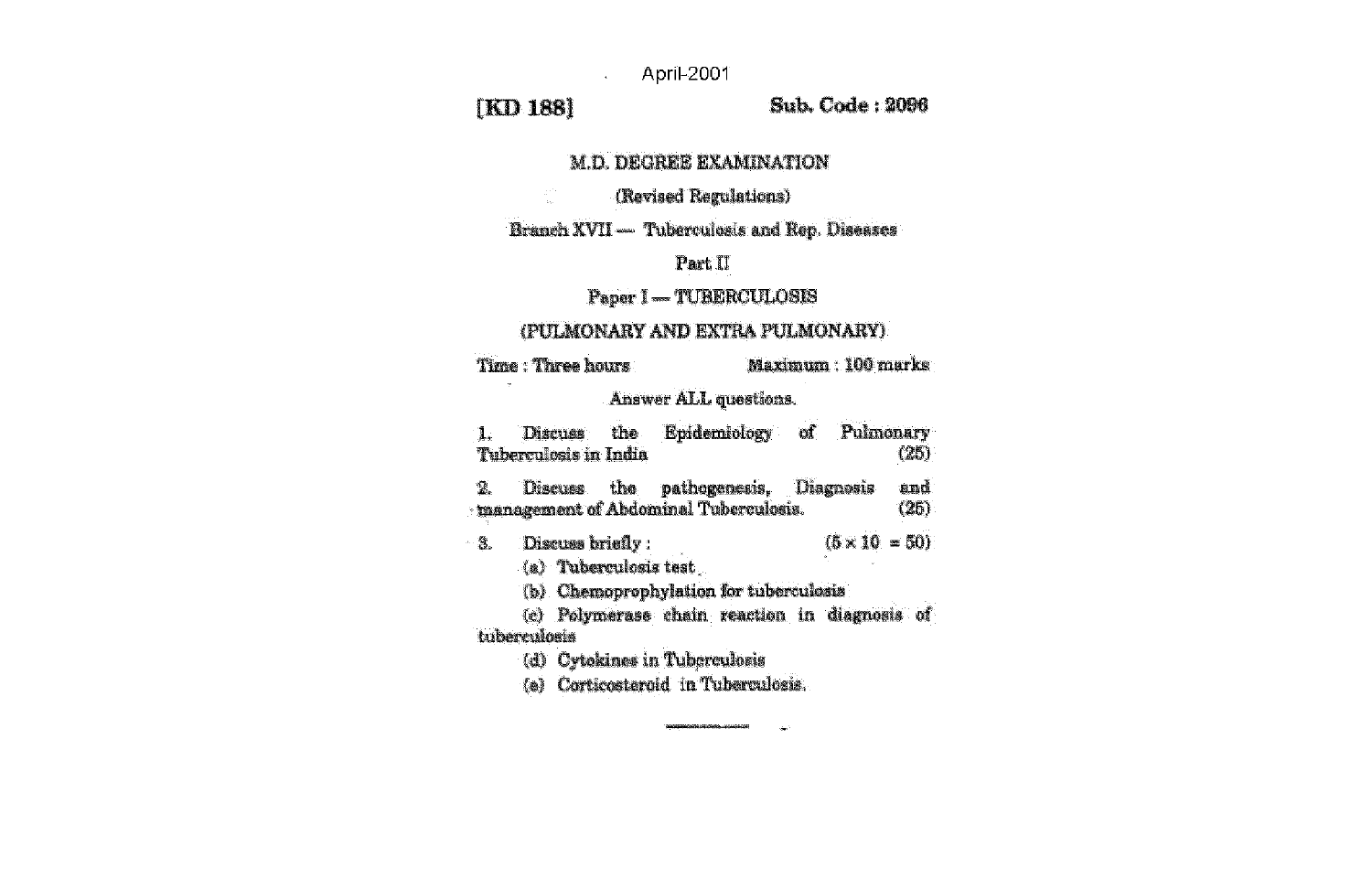March-2002

## [KG 188]

鸗

Suh. Code: 2006

 $(5 \times 10 = 50)$ 

# **M.D. DEGREE EXAMINATION.**

(Revised Regulations)

**Branch XVII -- Tuberculosis and Respiratory Diseases** 

### Part II

### Paper 1-TUBERCULOSIS (PULMONARY AND **EXTRAFULMONARY**

Time: Three hours Maximum: 100 marks

# Answer ALL questions.

 $\mathbb{R}$ What are the clinical manifestations of Tuberculosis (pulmonary and extrapulmonary) in a patient with HIV infection? How will you manage both the disease? What is the chemoprophylaxis you will suggest for Tuberculosis in HIV infected individuals.  $(10 + 10 + 5 = 25)$ 

Describe the objectives of the Revised National 2. Tuberculosis Control Programme (RNTCP) and discuss the problems in implementing it.  $(10 + 15 = 25)$ 

Write briefly on:

(a) Tuberculin testing

(b) Treatment of a chronic case of pulmonary tuberculosis.

(c) Congenital tuberculosis.

(d) Skeletal tuberculosis.

(e) Bactec test in tuberculosis.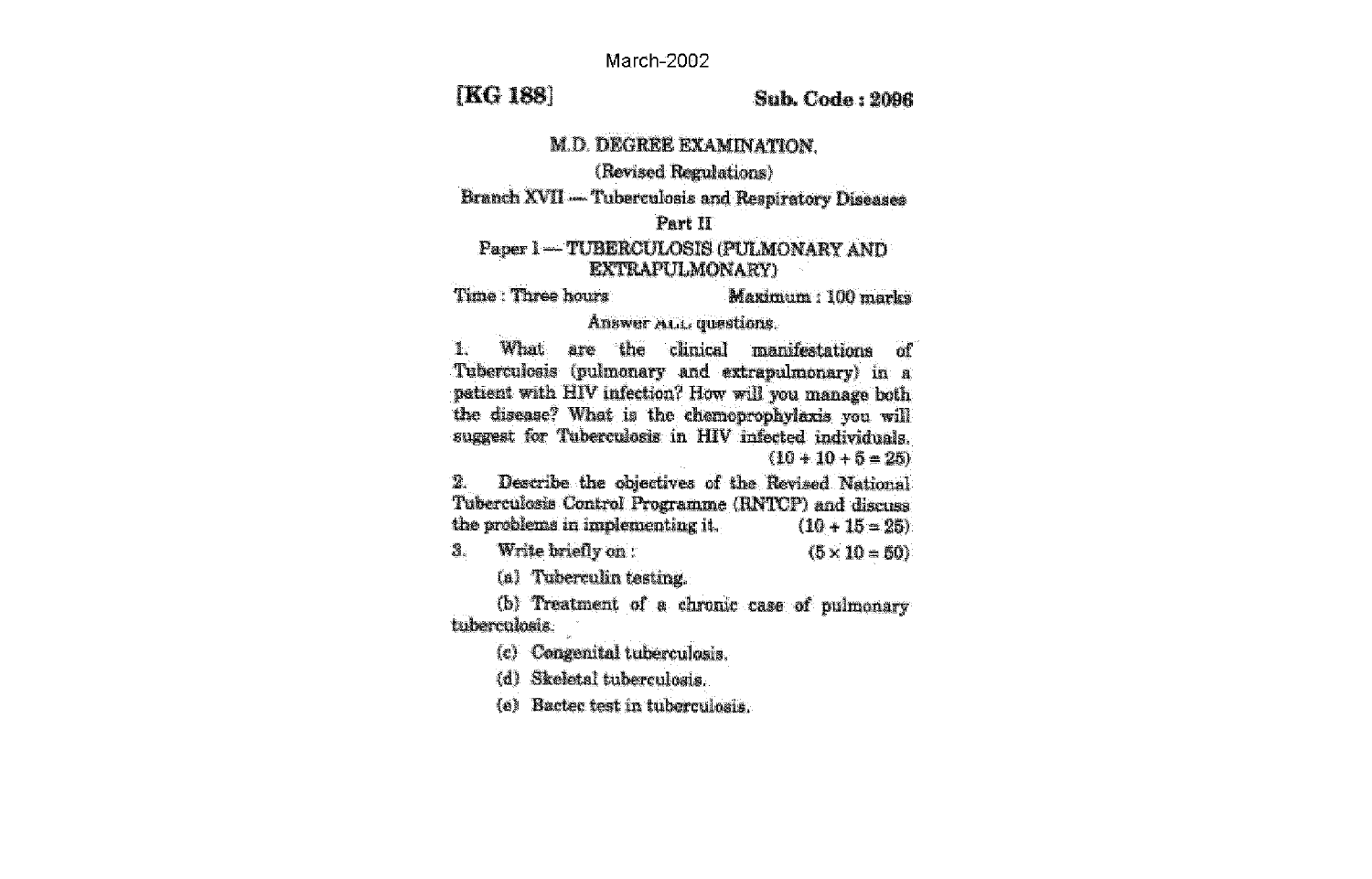April-2003

[KI 188]

 $\frac{\partial \mathcal{L}_{\mathcal{M}}}{\partial \mathcal{L}_{\mathcal{M}}}$ 

**Sub. Code: 2096** 

**COLL** 

### M.D. DEGREE EXAMINATION.

(Revised Regulations)

**Branch XVII - Tuberculosis and Respiratory Diseases** 

Part II

Paper I - TUBERCULOSIS

(PULMONARY AND EXTRA PULMONARY)

Maximum: 100 marks Time : Three hours

Answer ALL questions.

Give in short pathogenesis and treatment of  $1.$ T.B. Spine.  $(25)$ 

Discuss pathology of T.B. pericarditis. Discuss line 2. of treatment.  $(25)$ 

Write briefly on:  $(5 \times 10 = 50)$ 3.

(a) Revised T.B. control programme

(b) Surgery in Tuberculosis

(c) T.B. of Hip joint

(d) T.B. of Skin

(e) Complication of Pulmonary Tuberculosis.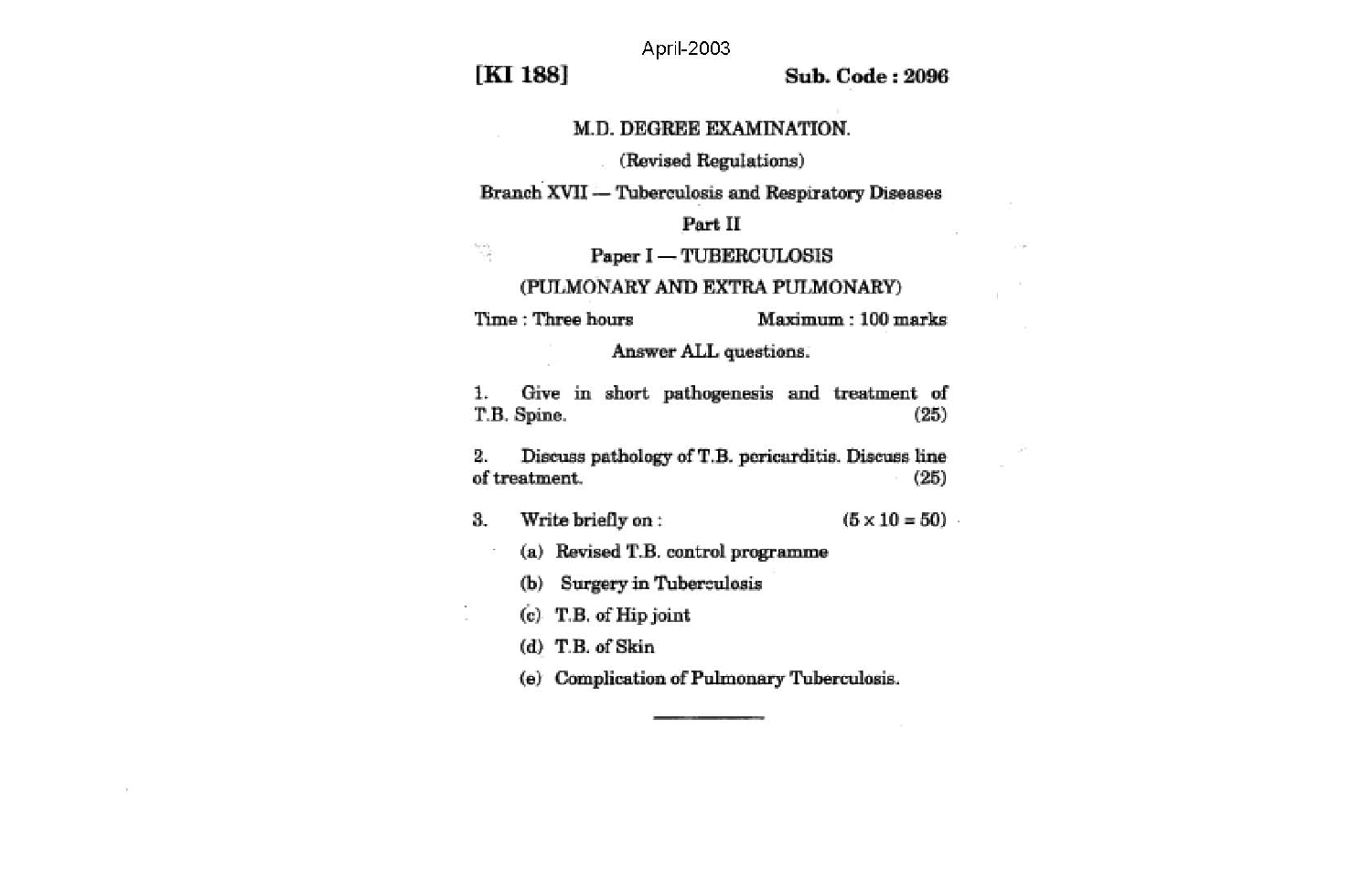[KQ 166]

Sub. Code: 2097

### M.D. DEGREE EXAMINATION.

Branch XVII - Tuberculosis and Respiratory diseases **TUBERCULOSIS** (PULMONARY AND EXTRAPULMONARY) Common to:

Part II - Paper I - (Old/New/Revised Regulations) (Candidates admitted from 1988-89 onwards)

### And

Paper II - (For candidates admitted from 2004-06 onwards)

Maximum: 100 marks Time: Three hours Theory: Two hours and Theory: 80 marks forty minutes

**M.C.Q.: Twenty minutes** M.C.Q.: 20 marks Answer ALL questions.

Draw suitable diagrams wherever necessary.

### Essay: L.

(1) Discuss the problem of bacterial resistance in tuberculosis as relevant to our country.  $(20)$ 

the clinical foatures **Discuss** and  $(2)$ management of Tuberculosis of pleura.  $(15)$ 

Management of Hasmoptysis.  $(15)$  $(3)$ 

Write short notes on:  $(6 \times 5 = 30)$ п.

- **XDR-TB**  $(a)$
- Management of tuberculosis in pregnancy  $(b)$
- Lubek disaster  $(c)$
- PCR in diagnosis of tuberculosis  $(d)$
- Rifabutin  $(a)$
- Tuberculous laryngitis.  $\omega$

 $\overline{\mathbf{2}}$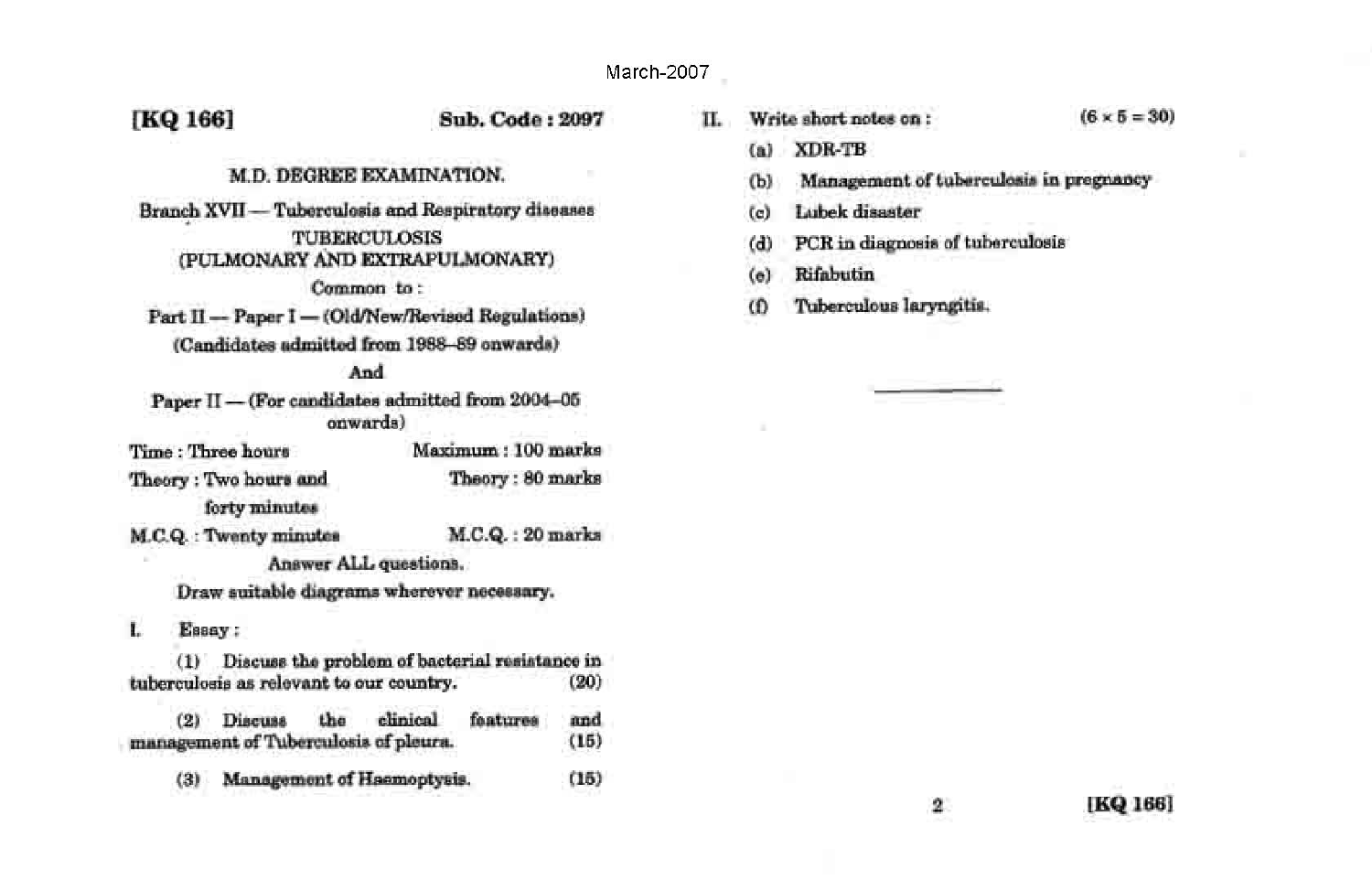| [KR 182]                                                                                                                                                                                                                                                                                                                     | Sub. Code: 2075                                            | What is MDR-TB? Discuss the issues in relation to<br>2.<br>management of a case of MDR-TB.<br>(15)                                                                                                                                                                                                                                                                        |
|------------------------------------------------------------------------------------------------------------------------------------------------------------------------------------------------------------------------------------------------------------------------------------------------------------------------------|------------------------------------------------------------|---------------------------------------------------------------------------------------------------------------------------------------------------------------------------------------------------------------------------------------------------------------------------------------------------------------------------------------------------------------------------|
| M.D. DEGREE EXAMINATION.<br><b>Branch XVII — Tuberculosis and Respiratory Diseases</b><br><b>TUBERCULOSIS</b><br>(PULMONARY AND EXTRA PULMONARY)<br>Common to:<br>Part II - Paper I - (Old/New/Revised Regulations)<br>(Candidates admitted from 1988-89 onwards)<br>And<br>Paper II - (For candidates admitted from 2004-05 |                                                            | Describe<br>clinical<br>and<br>3.<br>the<br>presentations<br>management of M.Tb infection in an HIV patient<br>(15)<br>П.<br>Write short notes on:<br>$(6 \times 5 = 30)$<br><b>Tuberculin</b> test<br>(a)<br>Pyrazinamide<br>(b)<br>Lupus vulgaris<br>(c)<br>Constrictive pericarditis<br>(d)<br>Mycobacterium avium intercellulare<br>(e)<br>Chengelpet trial<br>$\Phi$ |
| onwards)<br>Time: Three hours<br>Theory: Two hours and<br>forty minutes<br>M.C.Q. : Twenty minutes                                                                                                                                                                                                                           | Maximum: 100 marks<br>Theory: 80 marks<br>M.C.Q.: 20 marks |                                                                                                                                                                                                                                                                                                                                                                           |

Answer ALL questions. **Essay questions:** 

I.

1. Discuss the organizational set up of RNTCP. What<br>is the scientific basis of Intermittent DOTS? (20)

 $\bf{2}$ 

 $\alpha$  .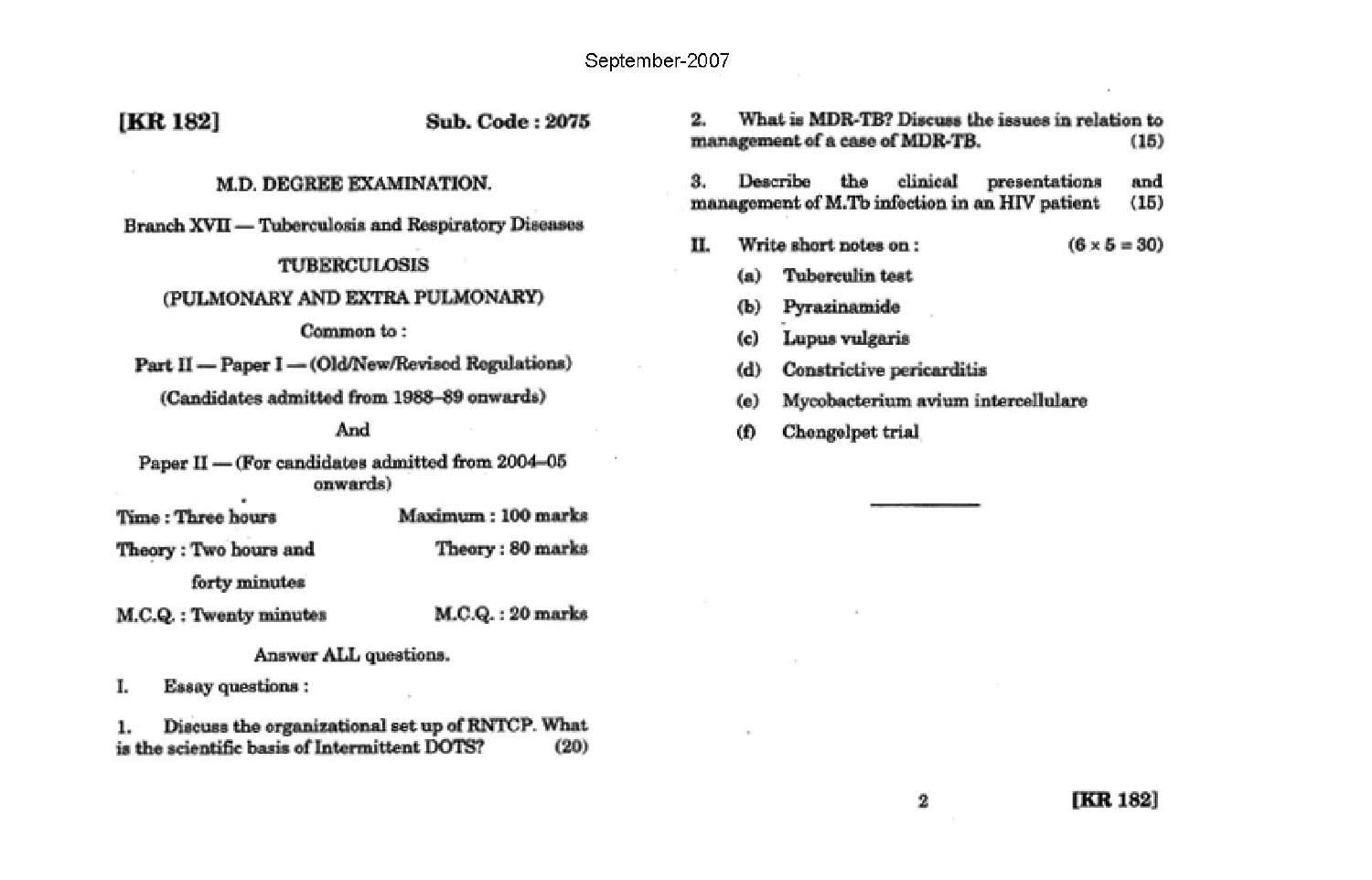## **MARCH 2008**

[KS 167]

### Sub. Code: 2062

M.D. DEGREE EXAMINATION.

Branch XVII — Tuberculosis and Respiratory Diseases

### TUBERCULOSIS

(PULMONARY AND EXTRA PULMONARY)

Common to

 $Part II = Paper I = (OldNew/Revised~Regulations)$ 

(Candidates admitted from 2003-04)

### And

Paper  $II = (For candidates admitted from 2004-05 onwards)$ 

### Q.P. Code: 202062

Time: Three hours

Maximum: 100 marks

Answer ALL questions.

Ι. Essays:  $(2 \times 20 = 40)$ 

- Write in detail the epidemiological status, pathogenesis,  $(1)$ diagnosis and treatment of coinfection of MTB-HIV.
- Discuss in detail about second line anti TB drugs and  $(2)$ therapy of M.D.R. tuberculosis.

Н. Short notes:  $(10 \times 6 = 60)$ 

- Immune reconstitution syndrome.  $(1)$
- $(2)$ Ocular tuberculosis.
- Latent tuberculosis.  $(3)$
- Mycobacterium marinum.  $(4)$
- $(5)$ Bactec system.
- $(6)$ Rifabutin.
- $(7)$ Niacin test.
- $(8)$ DNA probes.
- $(9)$ Meningial tuberculosis.
- $(10)$  B.C.G.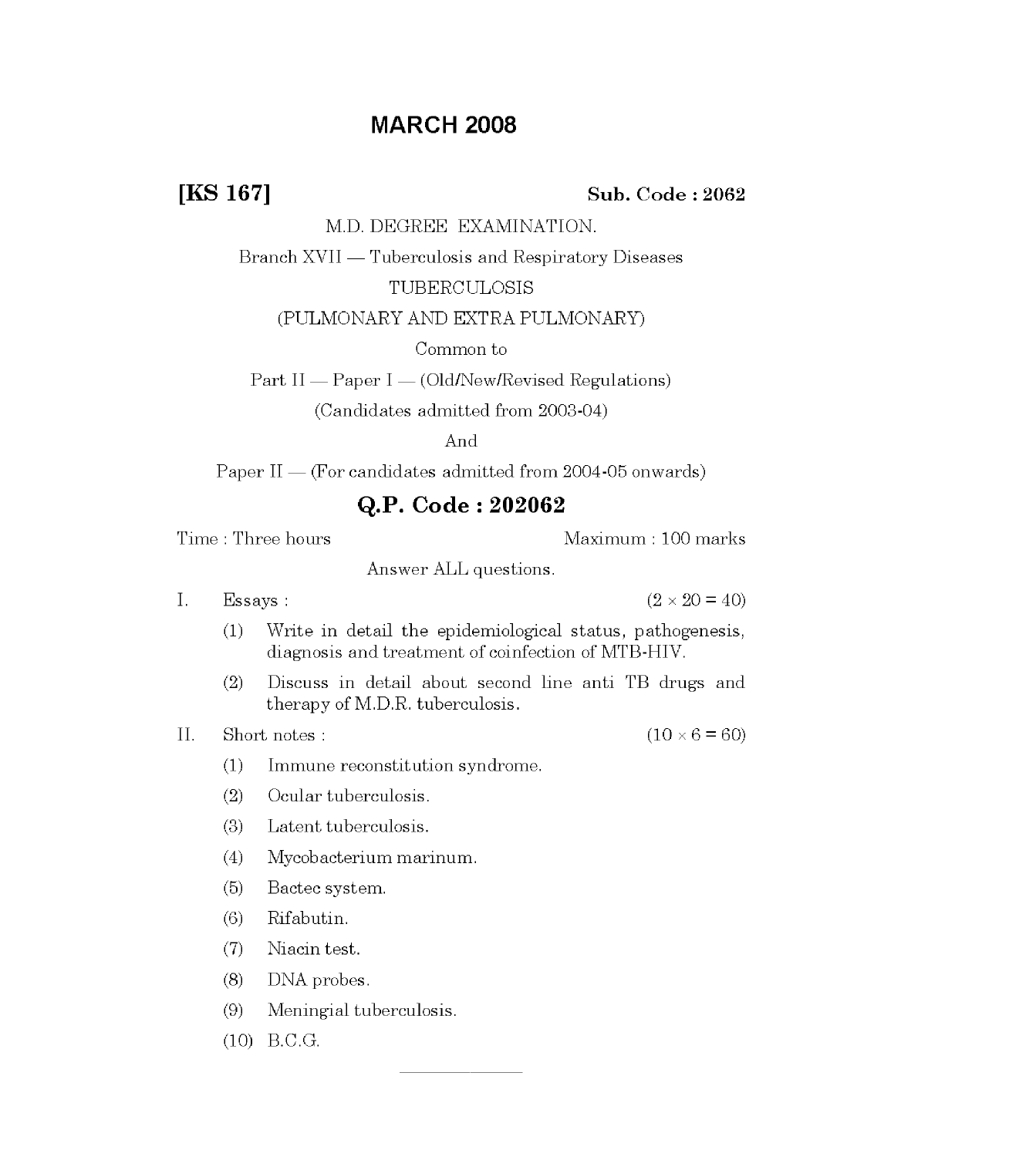**September 2008** 

**[KT 167] Sub. Code: 2062** 

# **M.D. DEGREE EXAMINATION**

# **Branch XVII –Tuberculosis and Respiratory Diseases**

# **TUBERCULOSIS (PULMONARY AND EXTRA PULMONARY)**

**Common to** 

 **Part II – Paper I - (Old /New/Revised Regulations) (Candidates admitted upto 2003-04) and Paper II – (For candidates admitted from 2004-2005 onwards)** 

*Q.P. Code : 202062* 

**Time : Three hours Maximum : 100 marks** 

# **Draw suitable diagram wherever necessary. Answer ALL questions.**

### **I.** Essay questions :  $(2 \text{ X } 20 = 40)$

- 1. Discuss the epidemiological basis of revised national TB control programme and mention it's merits and demerits.
- 2. Describe the formation, fate and complications of a tuberculous cavity.

# **II.** Write short notes on :  $(10 \text{ X } 6 = 60)$

- 1. Congenital tuberculosis.
- 2. Rifampicin toxicity.
- 3. Thoracoplasty.
- 4. Lag period.
- 5. Robert Koch.
- 6. H37 RV.
- 7. Tuberculosis in pregnancy.
- 8. Breast feeding in the post partum patient with tuberculosis.
- 9. Luciferase reporter assay.
- 10.Diagnosis of MDR TB.

 $\frac{1}{\sqrt{2}}$  ,  $\frac{1}{\sqrt{2}}$  ,  $\frac{1}{\sqrt{2}}$  ,  $\frac{1}{\sqrt{2}}$  ,  $\frac{1}{\sqrt{2}}$  ,  $\frac{1}{\sqrt{2}}$  ,  $\frac{1}{\sqrt{2}}$  ,  $\frac{1}{\sqrt{2}}$  ,  $\frac{1}{\sqrt{2}}$  ,  $\frac{1}{\sqrt{2}}$  ,  $\frac{1}{\sqrt{2}}$  ,  $\frac{1}{\sqrt{2}}$  ,  $\frac{1}{\sqrt{2}}$  ,  $\frac{1}{\sqrt{2}}$  ,  $\frac{1}{\sqrt{2}}$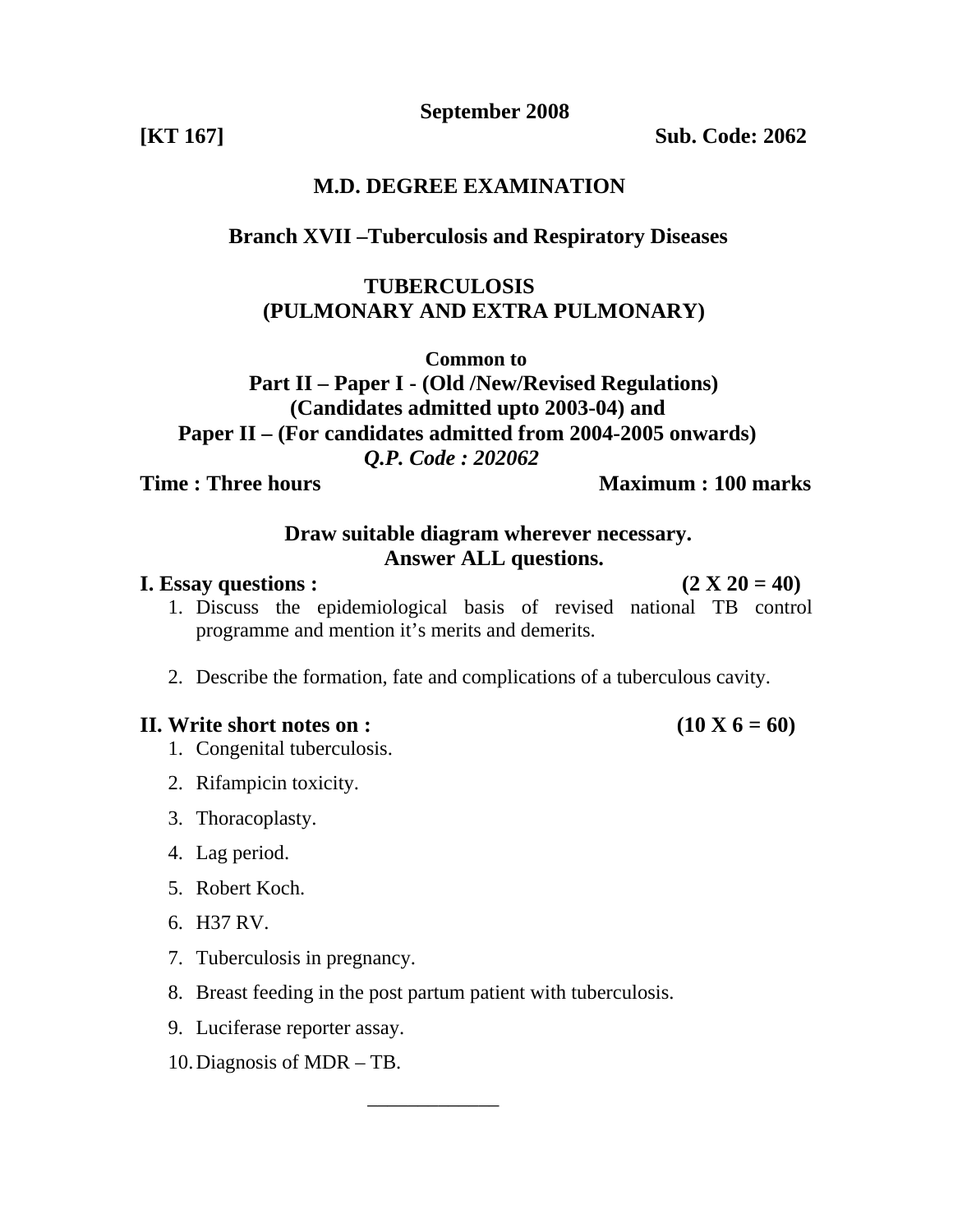### **March 2009**

**[KU 167] Sub. Code: 2062** 

# **M.D. DEGREE EXAMINATION**

# **Branch XVII – TUBERCULOSIS AND RESPIRATORY DISEASES TUBERCULOSIS**

**Part II – Paper I - (Candidates admitted upto 2003-04) and Paper II – (For candidates admitted from 2004-2005 to 2007-2008)** 

# **TUBERCULOSIS (PULMONARY AND EXTRA PULMONARY)**  *Q.P. Code : 202062*

**Time : Three hours Maximum : 100 marks Draw suitable diagram wherever necessary Answer ALL questions**

### **I.** Essay questions :  $(2 \times 20 = 40)$

- 1. Discuss the merits and demerits of DOTS. What is DOTS PLUS?
- 2. Discuss the clinical features, diagnosis and management of tuberculous pericarditis.

### **II.** Write short notes on :  $(10 \times 6 = 60)$

- 1. Lupus vulgaris.
- 2. Poncets disease.
- 3. Tuberculosis in pregnancy.
- 4. Lower lung field tuberculosis.
- 5. Brock's syndrome.
- 6. Thoracoplasty.
- 7. Cycloserine.
- 8. Koch's postulates.
- 9. Primary drug resistance.
- 10. National sample survey.

\*\*\*\*\*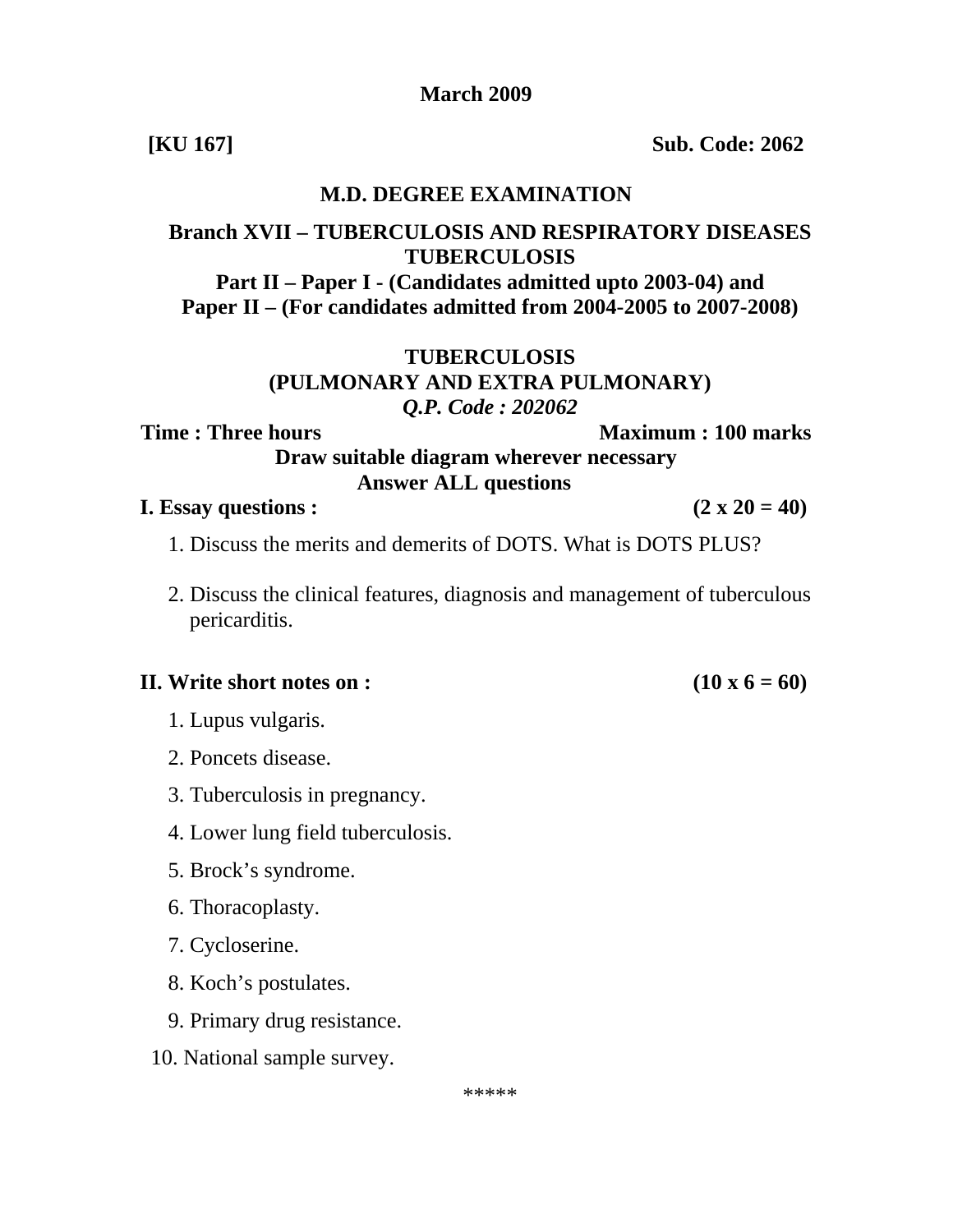**[KV 167] Sub. Code: 2062** 

### **M.D. DEGREE EXAMINATION**

**Branch XVII – TUBERCULOSIS AND RESPIRATORY DISEASES Part II – Paper I - (Candidates admitted upto 2003-04) and Paper II – (For candidates admitted from 2004-2005 to 2007-2008)** 

# **TUBERCULOSIS (PULMONARY AND EXTRA PULMONARY)**  *Q.P. Code : 202062*

# **Draw suitable diagram wherever necessary Answer ALL questions**

**Time : Three hours**  Maximum : 100 marks

### **I.** Essay questions :  $(2 \times 20 = 40)$

- 1. Define drug resistance in mycobacteria. Describe the various mechanisms of drug resistance in mycobacteria. Discuss the DOTS PLUS programme.
- 2. Describe the conventional and newer techniques for the diagnosis of tuberculous disease.

### **II.** Write short notes on :  $(10 \times 6 = 60)$

- 1. Tuberculous cavity.
- 2. Collapse therapy.
- 3. Nosocomial tuberculosis and its prevention.
- 4. Tuberculous lymphadenitis.
- 5. Management of HIV TB co-infection.
- 6. Principles of Anti-Tuberculous therapy.
- 7. Miliary Tuberculosis.
- 8. BCG vaccination.
- 9. Clinical features and management of MAIC disease.
- 10. Pericardial Tuberculosis.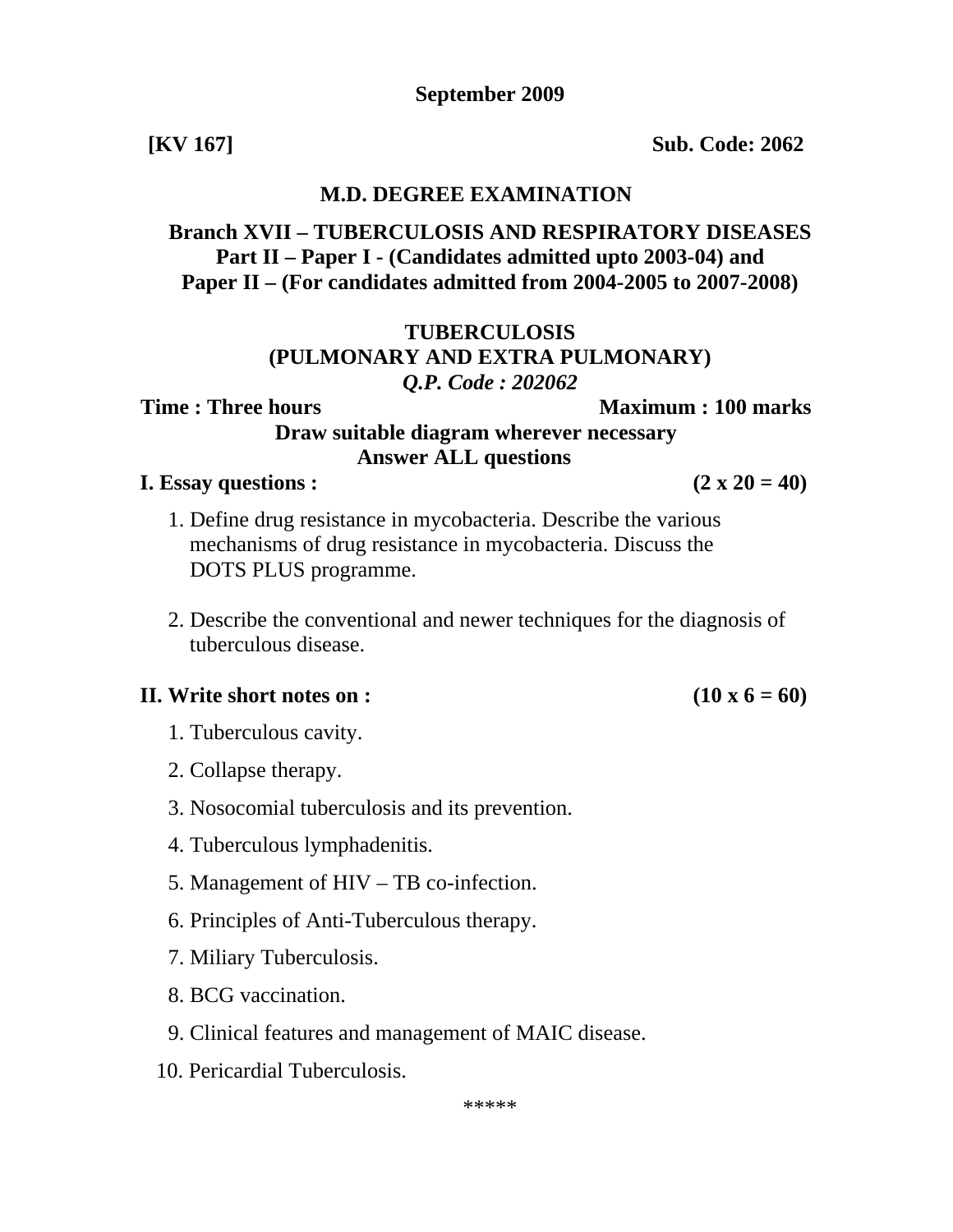September 2010

# **M.D. DEGREE EXAMINATION**

### **Branch XVII –TUBERCULOSIS AND RESPIRATORY MEDICINE**

### **TUBERCULOSIS (PULMONARY AND EXTRA PULMONARY)**

**Paper II – (For candidates admitted from 2004-2005 to 2007-2008) and Part II – Paper I - (for candidates admitted from 2008-09 onwards)** 

### *Q.P. Code : 202062*

**Time : Three hours Community Community Community Community Community Community Community Community Community Community Community Community Community Community Community Community Community Community Community Community Co** 

 **Draw suitable diagram wherever necessary. Answer ALL questions.** 

**I.** Essay questions :  $(2 \text{ X } 20 = 40)$ 

- 1. Discuss in detail the Pathogenesis, clinical features and management of Disseminated Tuberculosis.
- 2. Describe the Pathogenesis, diagnosis and management of Genito Urinary Tuberculosis.

### **II.** Write short notes on :  $(10 \text{ X } 6 = 60)$

- 1. Endobronchial Tuberculosis.
- 2. Encysted Pleural effusion.
- 3. Tuberculins.
- 4. Mycobacterium marinum.
- 5. Management of HIV-TB co-infection.
- 6. BCG vaccination.
- 7. Congenital Tuberculosis.
- 8. Role of PCR in Tuberculosis.
- 9. Pericardial tuberculosis.
- 10.Tuberculous Choroiditis.

\*\*\*\*\*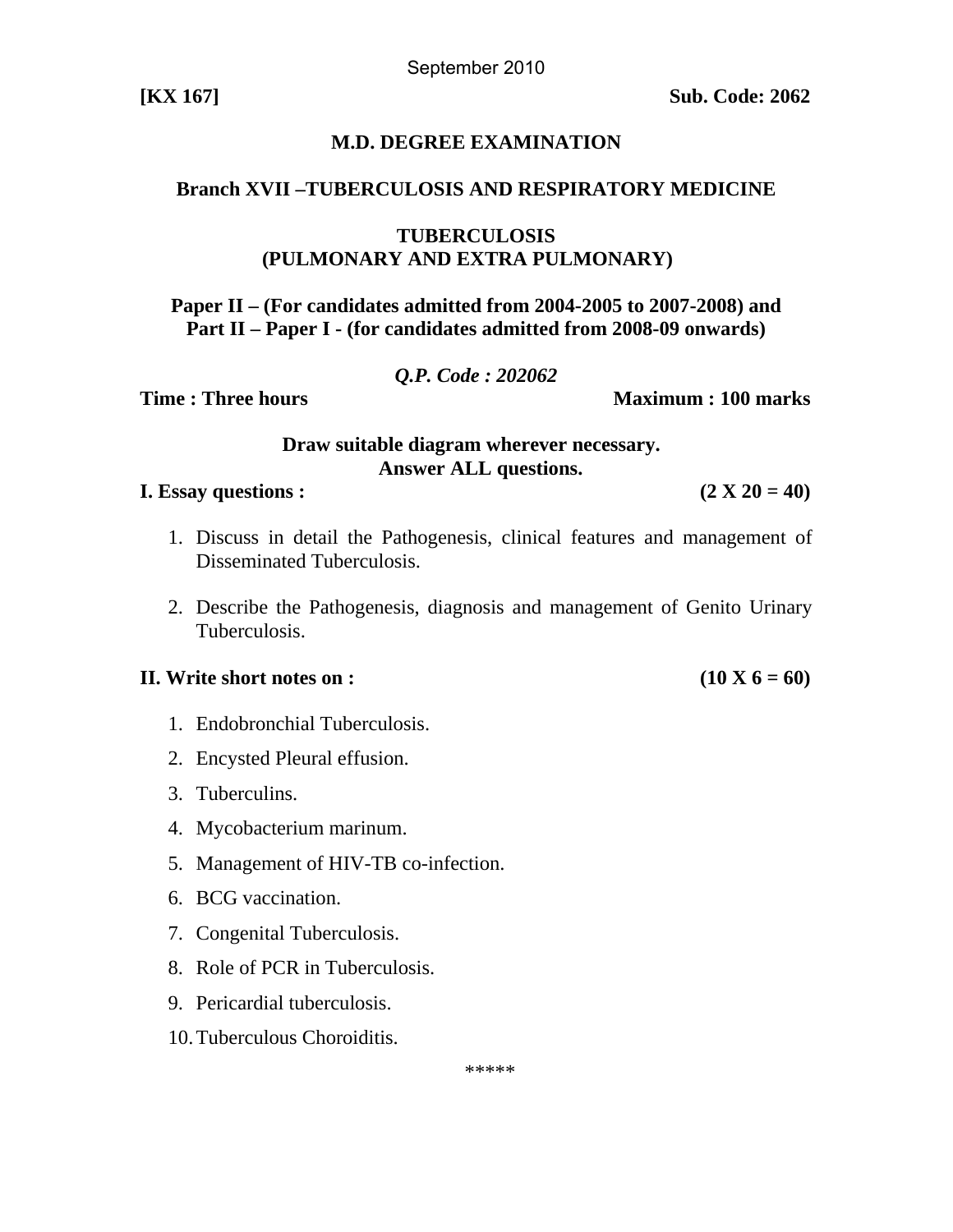### **MAY 2011**

**[KY 167] Sub. Code: 2062** 

# **M.D. DEGREE EXAMINATION**

# **BRANCH XVII – TUBERCULOSIS AND RESPIRATORY MEDICINE TUBERCULOSIS**

### **(PULMONARY AND EXTRA PULMONARY)**

### *Q.P. Code : 202062*

| Time: 3 hours<br>$(180 \text{ Min})$                     |                | <b>Maximum: 100 marks</b>                 |              |
|----------------------------------------------------------|----------------|-------------------------------------------|--------------|
| Answer ALL questions in the same order.                  |                |                                           |              |
| I. Elaborate on :                                        | <b>Pages</b>   | <b>Time</b><br>$(Max.)$ $(Max.)$ $(Max.)$ | <b>Marks</b> |
| 1. Define Drug resistance in Tuberculosis and discuss in |                |                                           |              |
| detail the management of Drug resistant Tuberculosis.    |                | 35                                        | 15           |
| 2. Discuss the pathogenesis, clinical features and       |                |                                           |              |
| management of Lymphnode Tuberculosis.                    | 11             | 35                                        | 15           |
| II. Write notes on :                                     |                |                                           |              |
| 1. Silico Tuberculosis.                                  | $\overline{4}$ | 10                                        | 7            |
| 2. Role of surgery in pleuropulmonary tuberculosis.      | 4              | 10                                        | 7            |
| 3. Public private mix in Tuberculosis control programme. | $\overline{4}$ | 10                                        | 7            |
| 4. Primary Complex.                                      |                | 10                                        | 7            |
| 5. Mycobacterium vaccae.                                 | $\overline{4}$ | 10                                        | 7            |
| 6. Chemoprophylaxis for Tuberculosis.                    | $\overline{4}$ | 10                                        | 7            |
| 7. Diagnosis and treatment of Tuberculous Meningitis.    | 4              | 10                                        | 7            |
| 8. Lupus vulgaris.                                       | 4              | 10                                        | 7            |
| 9. Haematological manifestations of Tuberculosis.        | 4              | 10                                        | 7            |
| 10. Tuberculosis in health care workers.                 | $\overline{4}$ | 10                                        | 7            |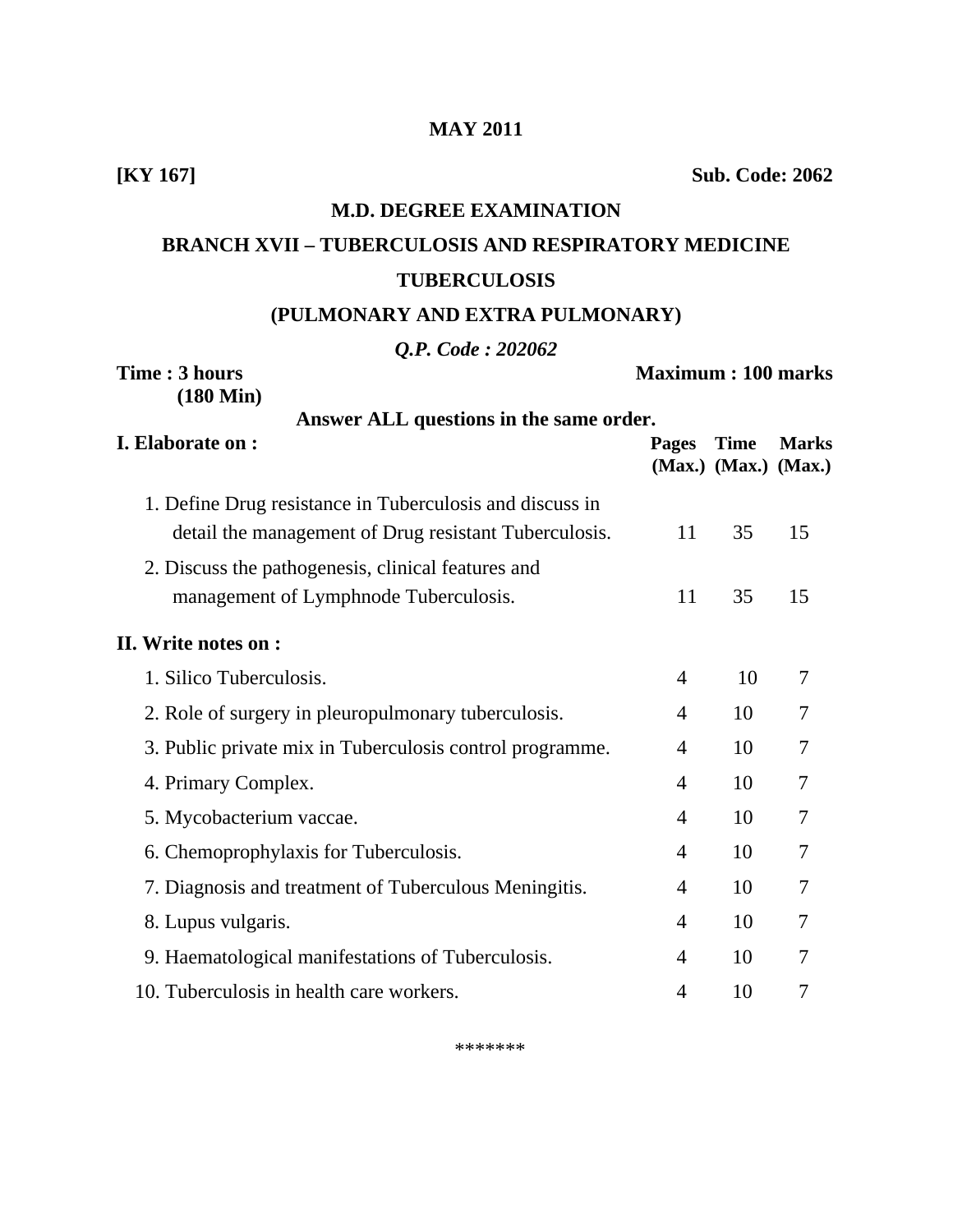# **April 2012**

**[LA 167] Sub. Code: 2062** 

# **M.D. DEGREE EXAMINATION BRANCH XVII –TUBERCULOSIS AND RESPIRATORY MEDICINE TUBERCULOSIS (PULMONARY AND EXTRA PULMONARY)**

| <b>O.P.</b> Code: 202062                                                                                                 |                |                              |                |  |  |  |
|--------------------------------------------------------------------------------------------------------------------------|----------------|------------------------------|----------------|--|--|--|
| Time: 3 hours                                                                                                            |                | <b>Maximum: 100 marks</b>    |                |  |  |  |
| $(180 \text{ Min})$<br>Answer ALL questions in the same order.                                                           |                |                              |                |  |  |  |
| I. Elaborate on:                                                                                                         |                | Time<br>(Max.) (Max.) (Max.) | <b>Marks</b>   |  |  |  |
| 1. Describe the pathogenesis, diagnosis and management<br>of tuberculous pericarditis with effusion.                     | 16             | 35                           | 15             |  |  |  |
| 2. Briefly describe the complications of pulmonary<br>tuberculosis and management of hemoptysis.<br>II. Write notes on : |                | 35                           | 15             |  |  |  |
| 1. Pathogenesis and fate of Tuberculous Bronchopneumonia.                                                                | $\overline{4}$ | 10                           | 7              |  |  |  |
| 2. Mycobacterial growth indicator tube application in the                                                                |                |                              |                |  |  |  |
| diagnosis of Mycobacteria                                                                                                | $\overline{4}$ | 10                           | 7              |  |  |  |
| 3. Newer Rifamycins in the management of tuberculosis.                                                                   | 4              | 10                           | 7              |  |  |  |
| 4. Pathogenesis, clinical features and management of Broncho                                                             |                |                              |                |  |  |  |
| Pleural Fistula.                                                                                                         | $\overline{4}$ | 10                           | 7              |  |  |  |
| 5. Management of tuberculosis during pregnancy and                                                                       |                |                              |                |  |  |  |
| lactation.                                                                                                               | $\overline{4}$ | 10                           | $\overline{7}$ |  |  |  |
| 6. Describe the mode of presentation of Scrofuloderma.                                                                   | 4              | 10                           | 7              |  |  |  |
| 7. Mode of tuberculosis involvement of urinary Bladder                                                                   |                |                              |                |  |  |  |
| and its diagnosis.                                                                                                       | $\overline{4}$ | 10                           | 7              |  |  |  |
| 8. Chemoprophylaxis for Tuberculosis and its indications.                                                                | $\overline{4}$ | 10                           | 7              |  |  |  |
| 9. Radiological manifestation of Pulmonary Tuberculosis                                                                  |                |                              |                |  |  |  |
| and its fate.                                                                                                            | $\overline{4}$ | 10                           | 7              |  |  |  |
| 10. Pathogenesis and clinical features of Eales Disease.                                                                 |                | 10                           | 7              |  |  |  |
|                                                                                                                          |                |                              |                |  |  |  |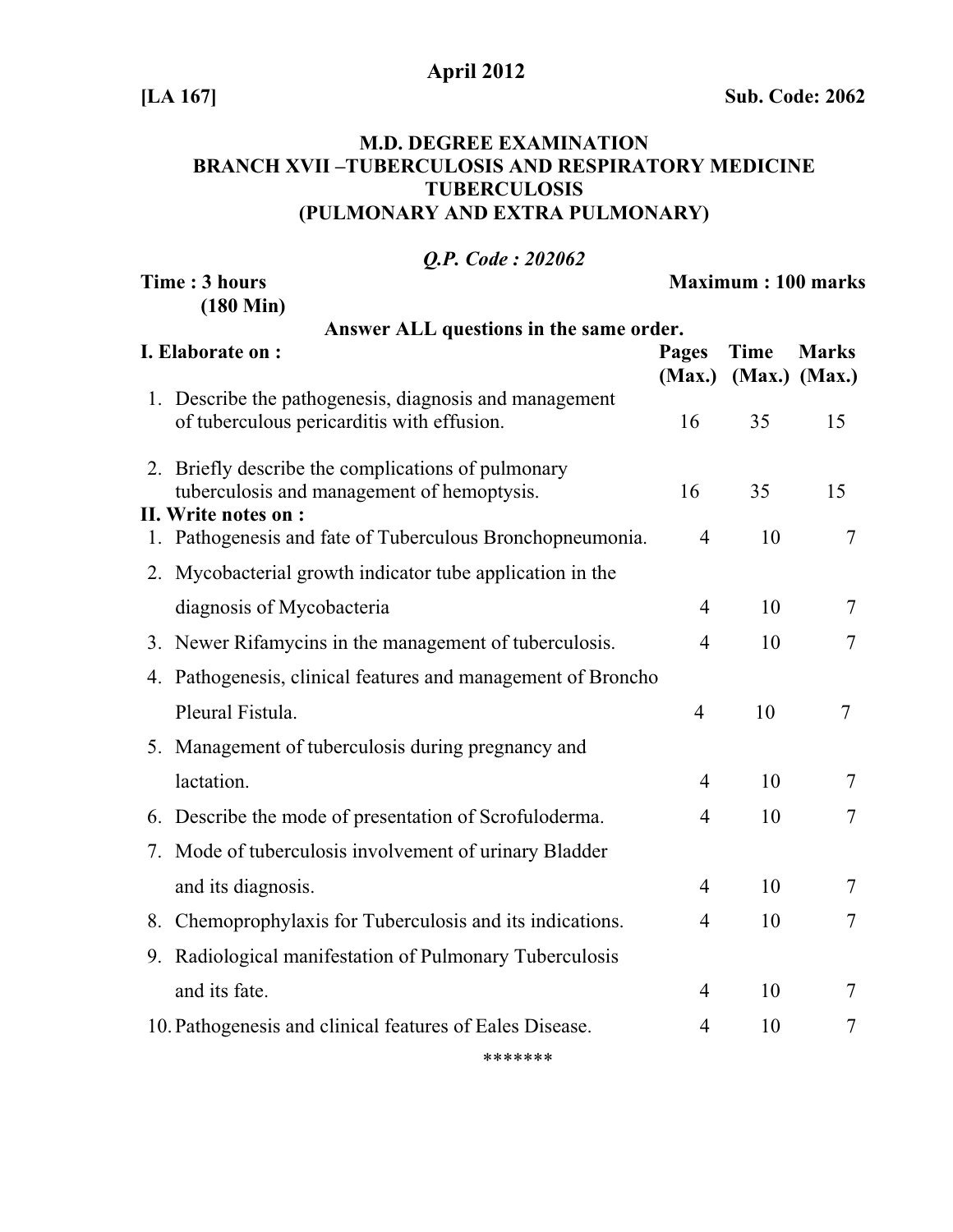### **(LC 167) APRIL 2013 Sub. Code: 2062 M.D. DEGREE EXAMINATION BRANCH XVII – TUBERCULOSIS AND RESPIRATORY MEDICINE**

### **TUBERCULOSIS (PULMONARY AND EXTRA-PULMONARY)**  *Q.P. Code: 202062*

# **I. Elaborate on: (2X15=30)**

- 1. Describe the pathology, pathogenesis, diagnosis and management of Tuberculous Empyema
- 2. Describe in detail the clinical features of Genital Tract Tuberculosis, their diagnosis and management.

# **II. Write notes on: (10X7=70)**

- 1. Tuberculin Skin Test
- 2. Role of Rifabutin in Tuberculosis
- 3. Tuberculosis in Diabetes Mellitus
- 4. Pleural Tuberculosis
- 5. Mycobacterium avium intracellulare
- 6. Lowenstein Jensen medium
- 7. Pott's spine
- 8. Thoracoplasty
- 9. Molecular diagnostics in Tuberculosis
- 10.Treatment after default

\*\*\*\*\*

### **Time: Three Hours Maximum: 100 marks**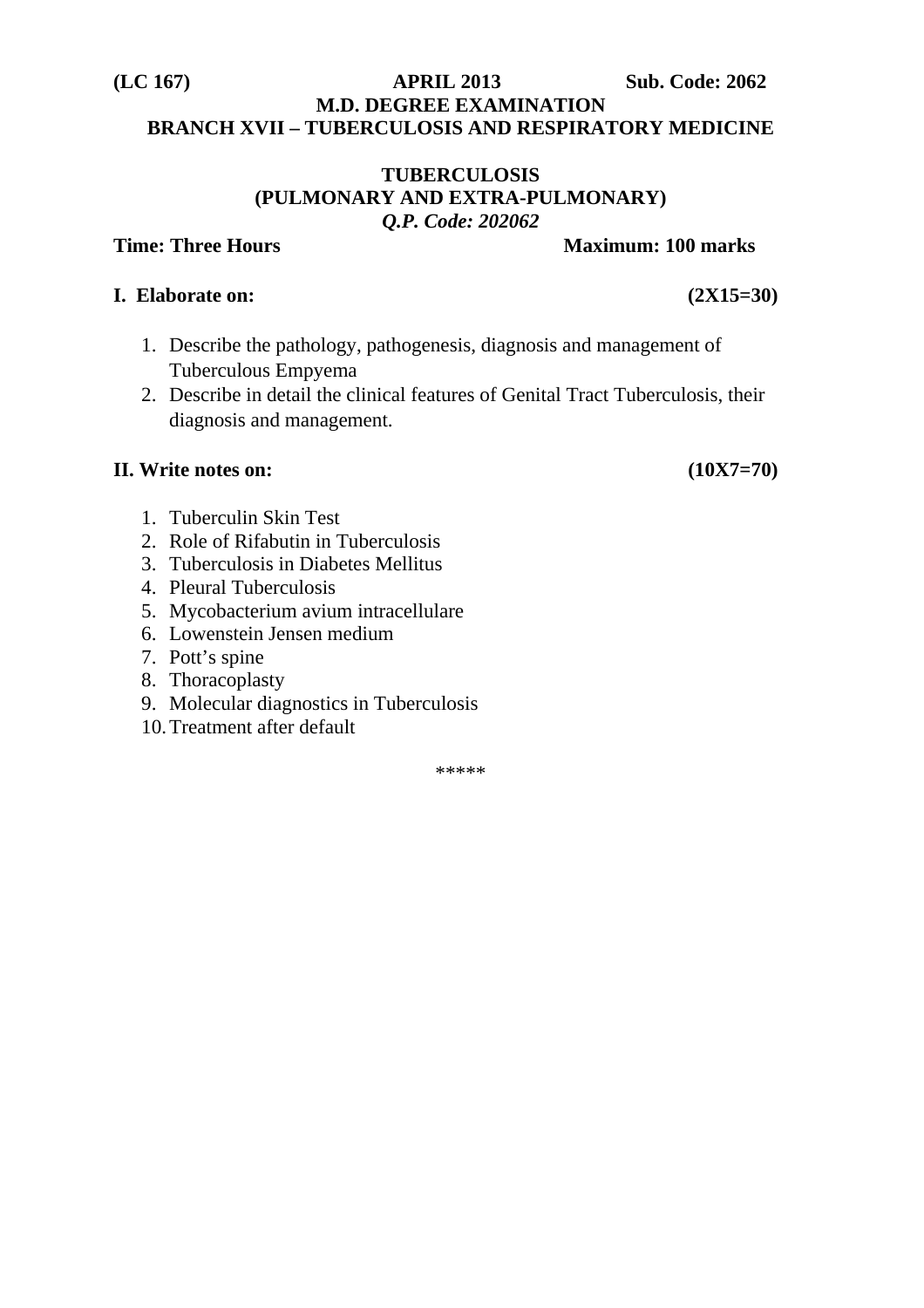# **(LE 167) APRIL 2014 Sub. Code:2062 M.D. DEGREE EXAMINATION BRANCH XVII - TUBERCULOSIS AND RESPIRATORY MEDICINE**

# **TUBERCULOSIS (PULMONARY AND EXTRA-PULMONARY)**  *Q.P.Code: 202062*

**Time: Three Hours**  Maximum: 100 marks

### **I. Elaborate on: (2X15=30)**

- 1. Programmatic Management of HIV & TB.
- 2. Diagnosis & Management of TB Meningitis.

### **II. Write notes on: (10X7=70)**

- 1. Latent TB.
- 2. Fall & rise Phenomenon.
- 3. Psoas Abscess.
- 4. RIM Sign.
- 5. TB of the EYE.
- 6. Rasmussen Aneurysm.
- 7. Reactivation of TB.
- 8. Mechanism of Drug Resistance in TB.
- 9. TB & Air Travel.
- 10. Treatment of TB in Patients with Hepatitis B.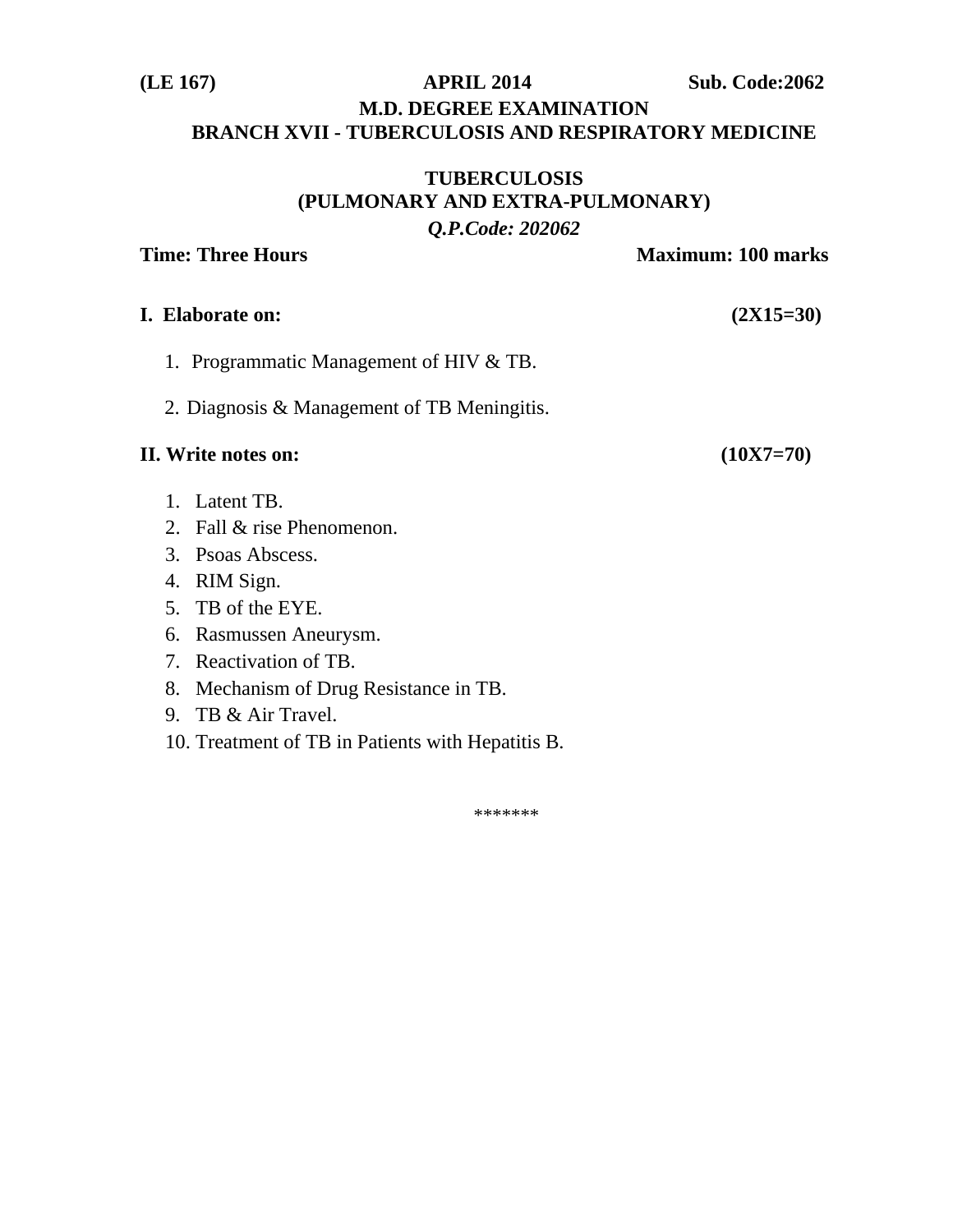# **M.D. DEGREE EXAMINATION**

# **BRANCH XVII – TUBERCULOSIS AND RESPIRATORY MEDICINE PAPER II – TUBERCULOSIS (PULMONARY AND EXTRA-PULMONARY)**

# *Q.P. Code: 202062*

**Time: Three Hours Maximum: 100 marks** 

# **Answer ALL questions**

# **I.** Elaborate on:  $(2 \times 15 = 30)$

- 1. Describe the, clinical features, diagnosis and management of non tuberculous mycobacteria.
- 2. Describe in detail the clinical features of tuberculosis of the CNS.

# **II.** Write notes on:  $(10 \times 7 = 70)$

- 1. Tuberculosis in female genital tract.
- 2. Granulomatous Hepatitis.
- 3. TB Hip.
- 4. Scrofuloderma.
- 5. Difference between M.tuberculosis and M.bovis.
- 6. Anti-TB drug administration in Renal dysfunction.
- 7. TB Epididymo-orchitis.
- 8. TB Pleural effusion.
- 9. Brock's syndrome.
- 10. Tuberculin Sensitivity testing.

\*\*\*\*\*\*\*\*

**[LG 167] APRIL 2015 Sub. Code: 2062**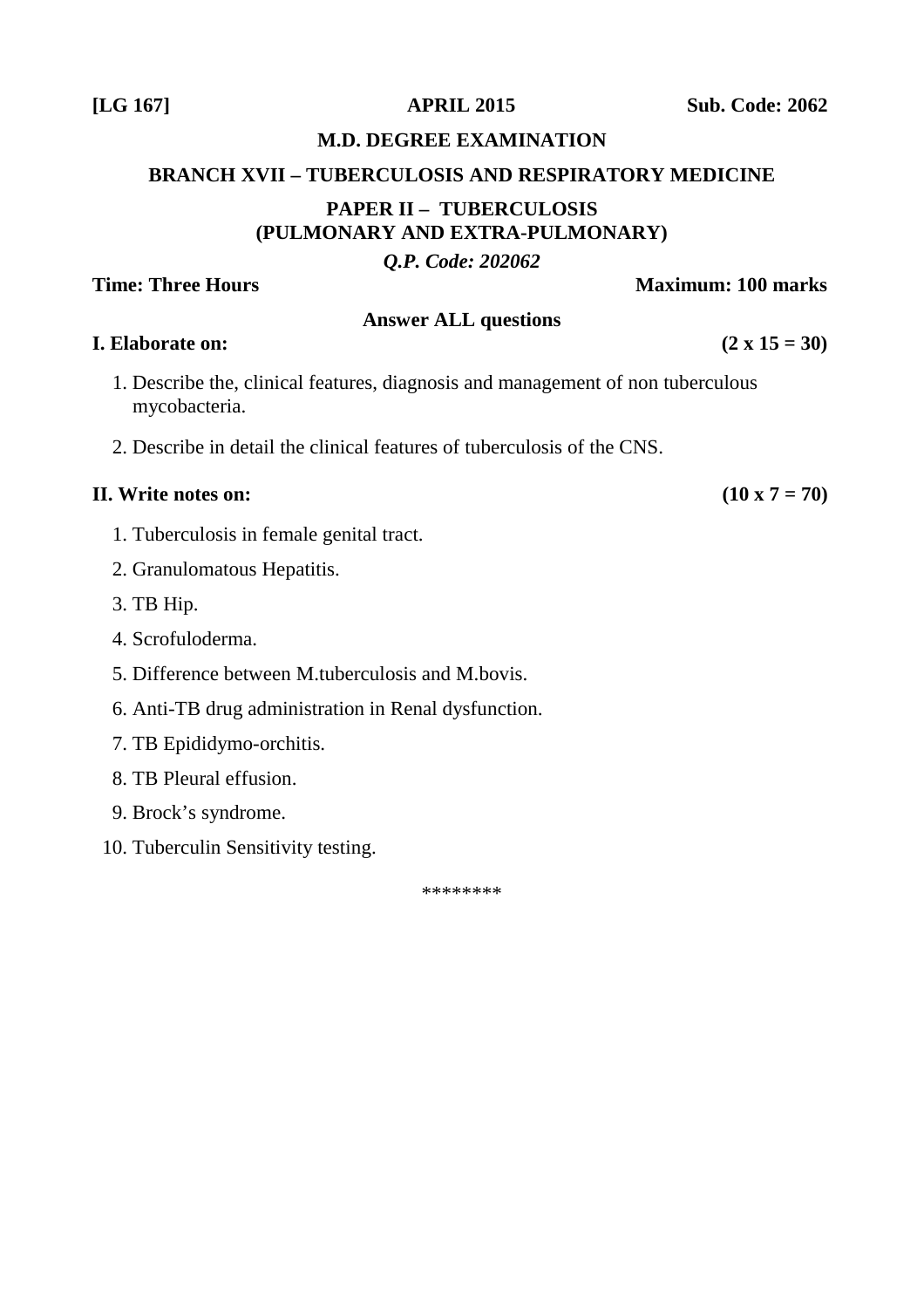# **M.D. DEGREE EXAMINATION BRANCH XVII – TUBERCULOSIS AND RESPIRATORY MEDICINE**

### **PAPER II – TUBERCULOSIS (PULMONARY AND EXTRA-PULMONARY)**

# *Q.P.Code: 202062*

# **Time: Three Hours Maximum: 100 Marks**

### **I.** Elaborate on:  $(2 \times 15 = 30)$

- 1. Why notification of Tuberculosis is important for the control of tuberculosis? What are the recent initiatives from Central and State Governments towards notification of TB? Discuss the available tools for notification of Diagnosed TB cases by Private Practitioners.
- 2. Discuss various clinical manifestations of Abdominal Tuberculosis. Role of Imaging and various radiological signs helpful in the diagnosis of abdominal tuberculosis.

# **II.** Write notes on:  $(10 \times 7 = 70)$

- 1. Latest classification of Anti Tuberculosis Drugs.
- 2. Management options in the treatment of latent tuberculosis.
- 3. Diagnosis and management of Broncho Pleural Fistula.
- 4. Management options in ATT induced Hepatitis.
- 5. Complications of CNS Tuberculosis.
- 6. Important Clinical Manifestations of Non TB Mycobacteria.
- 7. IRIS during HIV TB co-infection.
- 8. MDR TB and XDR TB Treatment Regimens in RNTCP.
- 9. Tuberculosis involvement of the knee joint.
- 10. Radiological features of Silico Tuberculosis.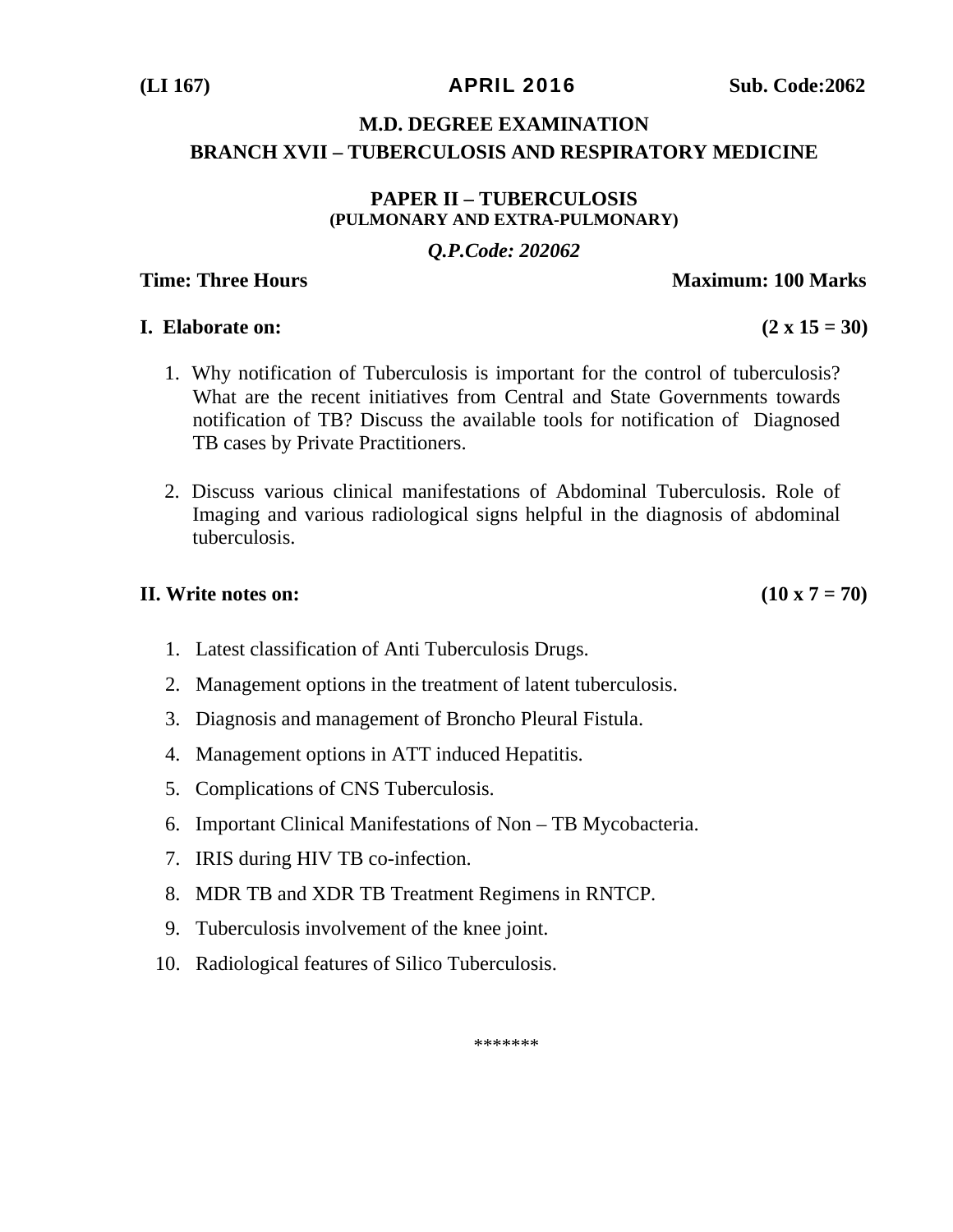**(LJ 167)** OCTOBER 2016 **Sub. Code:2062** 

### **M.D. DEGREE EXAMINATION**

### **BRANCH XVII – TUBERCULOSIS AND RESPIRATORY MEDICINE**

### **PAPER II – TUBERCULOSIS (PULMONARY AND EXTRA-PULMONARY)**

# *Q.P.Code: 202062*

### **Time: Three Hours Maximum: 100 Marks**

# **I.** Elaborate on:  $(2 \times 15 = 30)$

- 1. Describe the epidemiology of pulmonary tuberculosis in India.
- 2. Describe in detail the clinical features, diagnosis and management of tuberculosis pericarditis.

### **II.** Write notes on:  $(10 \times 7 = 70)$

- 1. Congenital Tuberculosis.
- 2. Open negative syndrome.
- 3. TB Laryngitis.
- 4. Lupus Vulgaris.
- 5. Niacin test.
- 6. Anti-TB drugs in Liver dysfunction.
- 7. Miliary TB.
- 8. Empyema Necessitans.
- 9. Endo-bronchial tuberculosis.
- 10. XDR TB.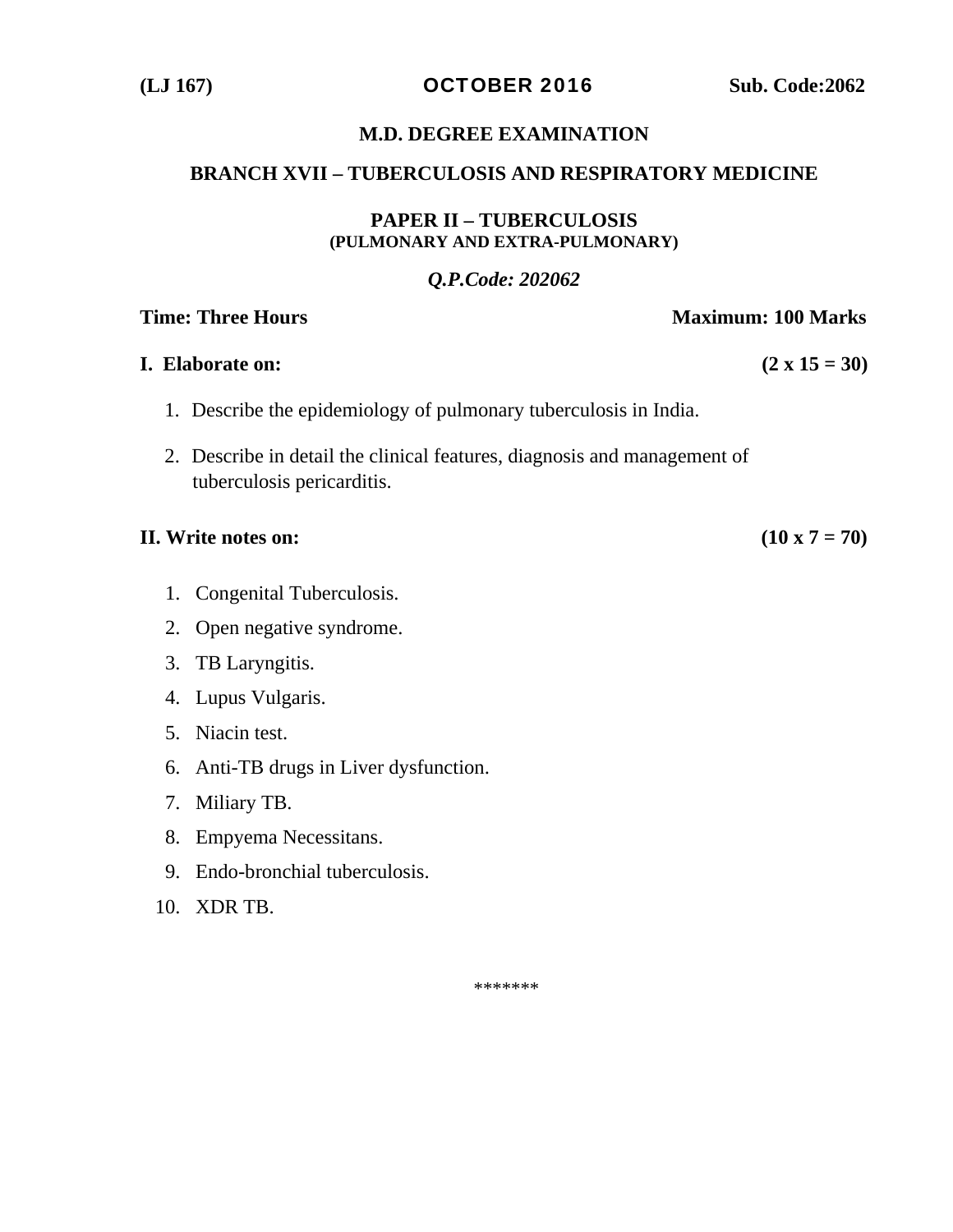### **M.D. DEGREE EXAMINATION**

### **BRANCH XVII – TUBERCULOSIS AND RESPIRATORY MEDICINE**

### **PAPER II – TUBERCULOSIS (PULMONARY AND EXTRA-PULMONARY)**

### *Q.P.Code: 202062*

### **Time: Three Hours**  Maximum: 100 Marks

### **I.** Elaborate on:  $(2 \times 15 = 30)$

- 1. Discuss the tools available for the diagnosis of Latent TB, management options and merits and de-merits of treating and non treating Latent TB.
- 2. Describe the mechanisms involved in the development of genitourinary TB., diagnostic modalities, reasons for infertility secondary to genitourinary TB.

### **II.** Write notes on:  $(10 \times 7 = 70)$

- 1. Role of Operational Research in RNTCP.
- 2. Diagnosis of Pediatric Tuberculosis.
- 3. Radiological Signs in the Diagnosis of Abdominal Tuberculosis.
- 4. Pre Treatment evaluations of MDR TB. and XDR TB.
- 5. Drug interactions in Combined Anti TB and Anti Retro Viral Therapy.
- 6. Agents used for chemical pleurodesis and their merits.
- 7. Schedule of Bacteriological followup in the programmatic management of Drugs Resistant TB. (PMDT – Cat IV).
- 8. Tuberculosis manifestations of the skin.
- 9. Complications of Spinal Tuberculosis.
- 10. Clinical features of Pericardial Tuberculosis.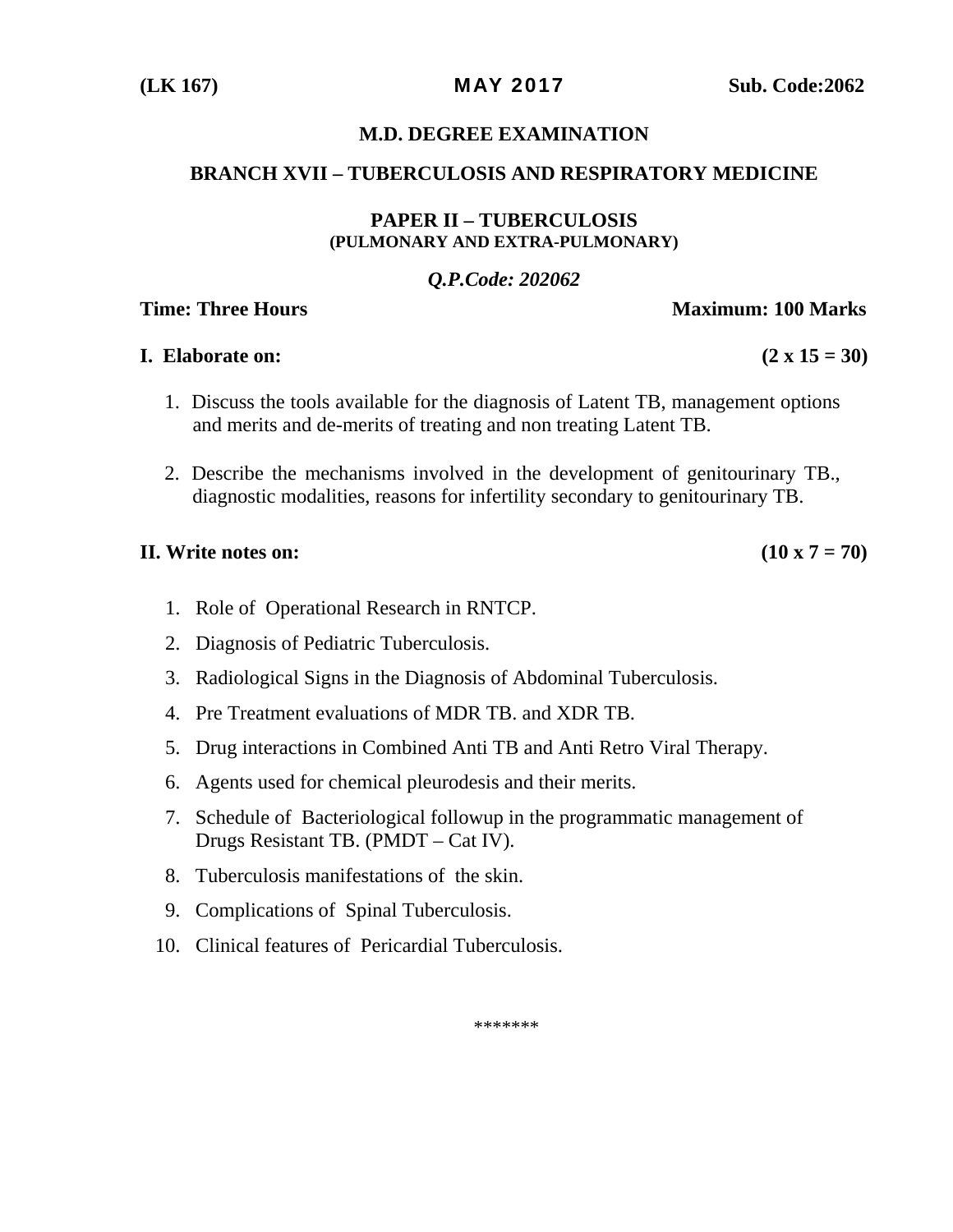### **M.D. DEGREE EXAMINATION**

### **BRANCH XVII – TUBERCULOSIS AND RESPIRATORY MEDICINE**

### **PAPER II – TUBERCULOSIS (PULMONARY AND EXTRA-PULMONARY)**

### *Q.P.Code: 202062*

### **Time: Three Hours Maximum: 100 Marks**

### **I.** Elaborate on:  $(2 \times 15 = 30)$

- 1. Describe in detail on **THE END TB STRATEGY**. How India is preparing itself to meet the targets?
- 2. Describe in detail about various forms of **OSTEO ARTICULAR TUBERCULOSIS**, it's complications and Role of surgical management for the same.

# **II.** Write notes on:  $(10 \times 7 = 70)$

- 1. Role of Medical Colleges in the implementation of RNTCP.
- 2. Epidemiological tools to assess the problem of TUBERCULOSIS. (PULMONARY AND EXTRA-PULMONARY) in a community.
- 3. Pulmonary sequlae due to Pulmonary Tuberculosis.
- 4. Tuberculous diseases of the Pleura.
- 5. Classification of Mycobacterium species.
- 6. 99 DOTS Strategy.
- 7. Thoracic Imaging findings in Non-TB Mycobacterium diseases.
- 8. Surgical management of Chronic TB empyema.
- 9. Neurological adverse drug reactions with Anti-Tuberculous drugs.
- 10. Diagnosis of Tuberculosis of the Fallopian Tubes.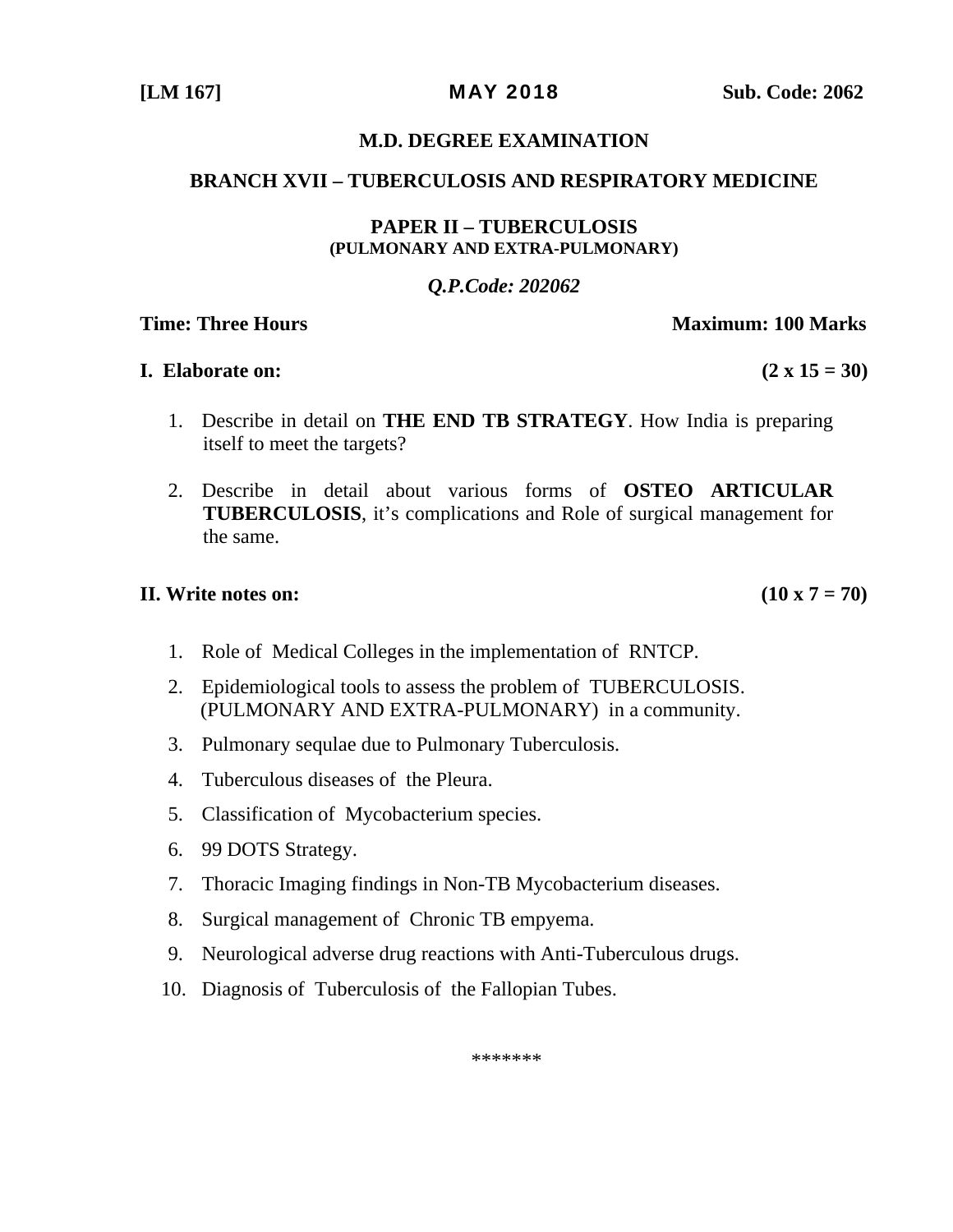**[LN 167] OCTOBER 2018** Sub. Code: 2062

### **M.D. DEGREE EXAMINATION**

### **BRANCH XVII – TUBERCULOSIS AND RESPIRATORY MEDICINE**

### **PAPER II – TUBERCULOSIS (PULMONARY AND EXTRA-PULMONARY)**

### *Q.P. Code: 202062*

### **Time: Three Hours Maximum: 100 Marks**

### **I.** Elaborate on:  $(2 \times 15 = 30)$

- 1. Describe in detail about **Bedaquiline conditional Access programme**  undertaken by RNTCP. How will you plan an Optimal background regimen? Discuss about possible side effects of Bedaquline.
- 2. Discuss in detail about various clinical presentations of Pulmonary Tuberculosis, it's complications, recent ways to diagnose Tuberculosis.

### **II.** Write notes on:  $(10 \times 7 = 70)$

- 1. Air borne infection control measures for a MDR TB ward.
- 2. Various forms of ophthalmic Tuberculosis.
- 3. Role of INH prophylaxis in HIV positive Individuals.
- 4. Radiological findings in CNS Tuberculosis.
- 5. Recombinant BCG vaccine.
- 6. Role of surgery in Pleural diseases.
- 7. Tuberculosis of the Spines.
- 8. Role of 99 DOTS in HIV-TB treatment.
- 9. Role of Nutritional support along with treatment for Drug resistant TB.
- 10. Newer diagnostic tools for the faster diagnosis of Drug resistant TB.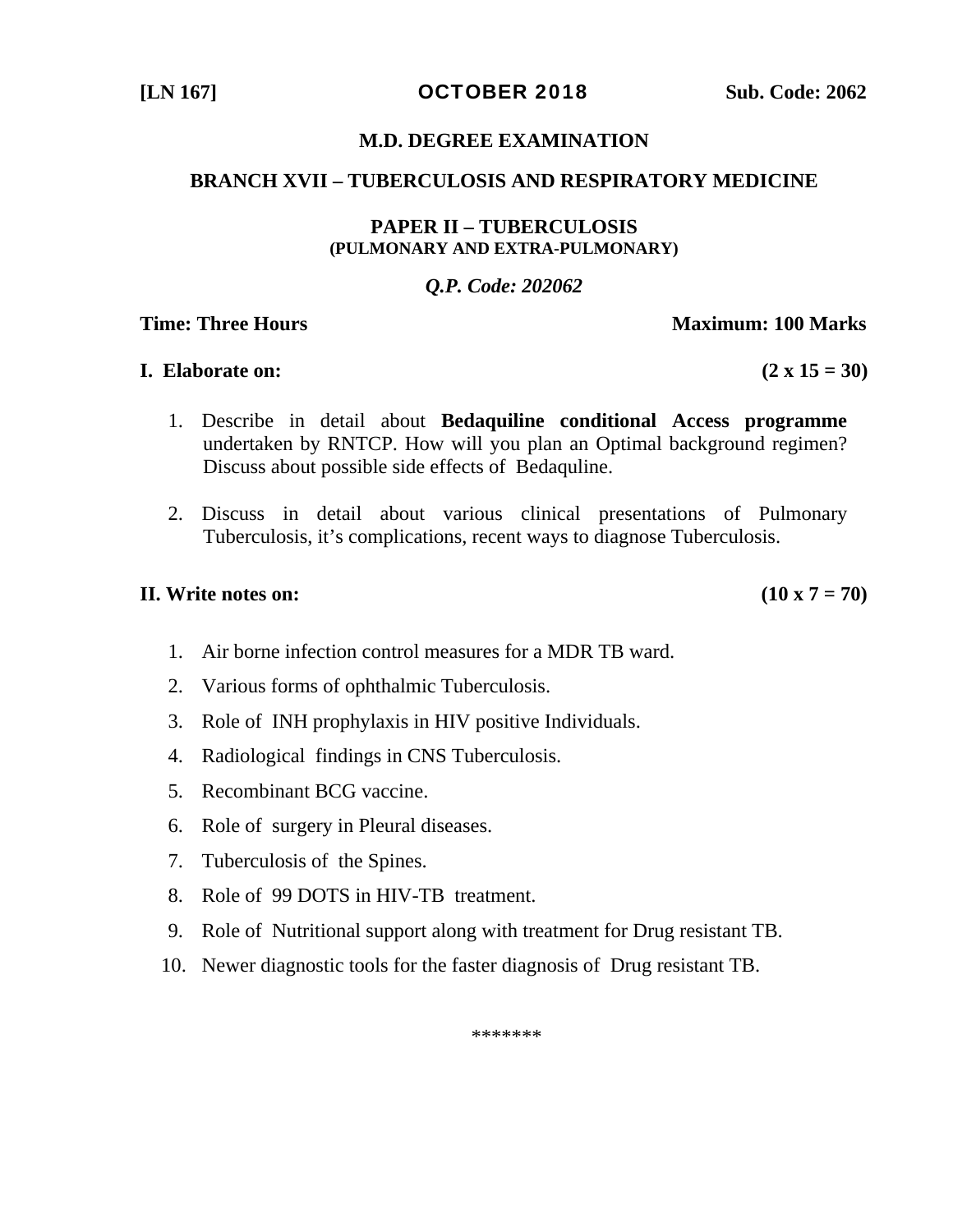**[LO 167]** MAY 2019 **Sub. Code: 2062** 

### **M.D. DEGREE EXAMINATION**

### **BRANCH XVII – TUBERCULOSIS AND RESPIRATORY MEDICINE**

### **PAPER II – TUBERCULOSIS (PULMONARY AND EXTRA-PULMONARY)**

### *Q.P. Code: 202062*

### **Time: Three Hours Maximum: 100 Marks**

### **I.** Elaborate on:  $(2 \times 15 = 30)$

- 1. Describe in detail about CNS TB types, diagnosis, management and complication.
- 2. TB defaulters discuss in detail about the reasons behind and ways to correct it.

### **II.** Write notes on:  $(10 \times 7 = 70)$

- 1. Fluorescent Microscopy.
- 2. Tuberculin skin test.
- 3. Mechanisms of TB drug resistance.
- 4. Fall and rise phenomena and its Clinical implications.
- 5. PPM (Private Public Mix).
- 6. Advantage of DOTS.
- 7. Role of Molecular epidemiology in TB control.
- 8. ATT induced Hepatitis.
- 9. Causes for false positive and false negative sputum smears.
- 10. Madras study.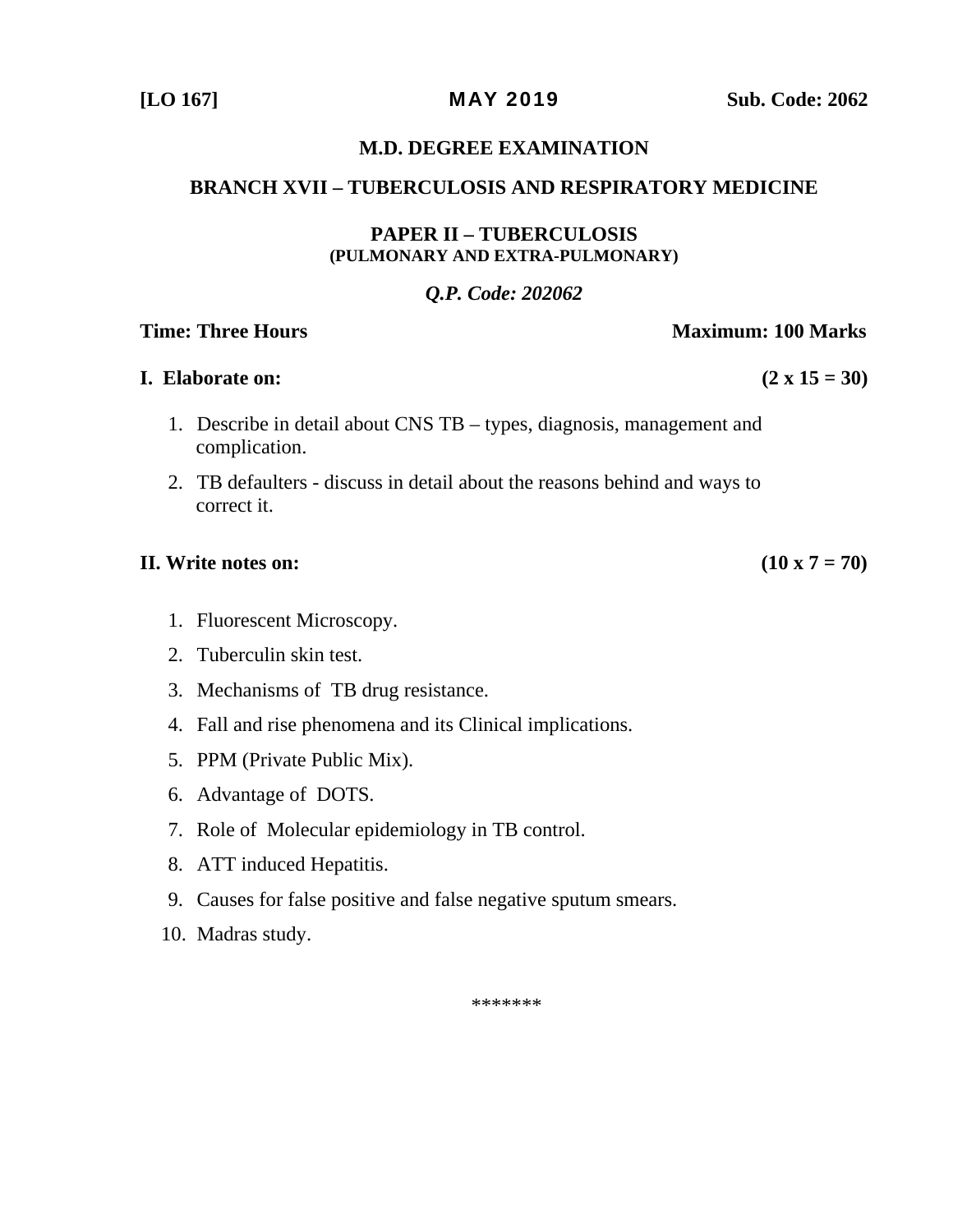**[LP 167]** OCTOBER 2019 **Sub. Code: 2062** 

### **M.D. DEGREE EXAMINATION**

### **BRANCH XVII – TUBERCULOSIS AND RESPIRATORY MEDICINE**

### **PAPER II – TUBERCULOSIS (PULMONARY AND EXTRA-PULMONARY)**

### *Q.P. Code: 202062*

# **Time: Three Hours Maximum: 100 Marks**

# **I.** Elaborate on:  $(2 \times 15 = 30)$

- 1. Describe the epidemiology, diagnosis and management of drug resistant TB in India.
- 2. Describe in detail the clinical features of tuberculosis of abdomen.

### **II.** Write notes on:  $(10 \times 7 = 70)$

- 1. Progressive primary Complex.
- 2. BCG Trial.
- 3. Epi Tuberculosis.
- 4. Eale's disease.
- 5. TB Kidney.
- 6. Anti-TB drugs and skin rash.
- 7. TB meningitis.
- 8. HIV TB.
- 9. Rifamycins.
- 10. Cryptic Tuberculosis.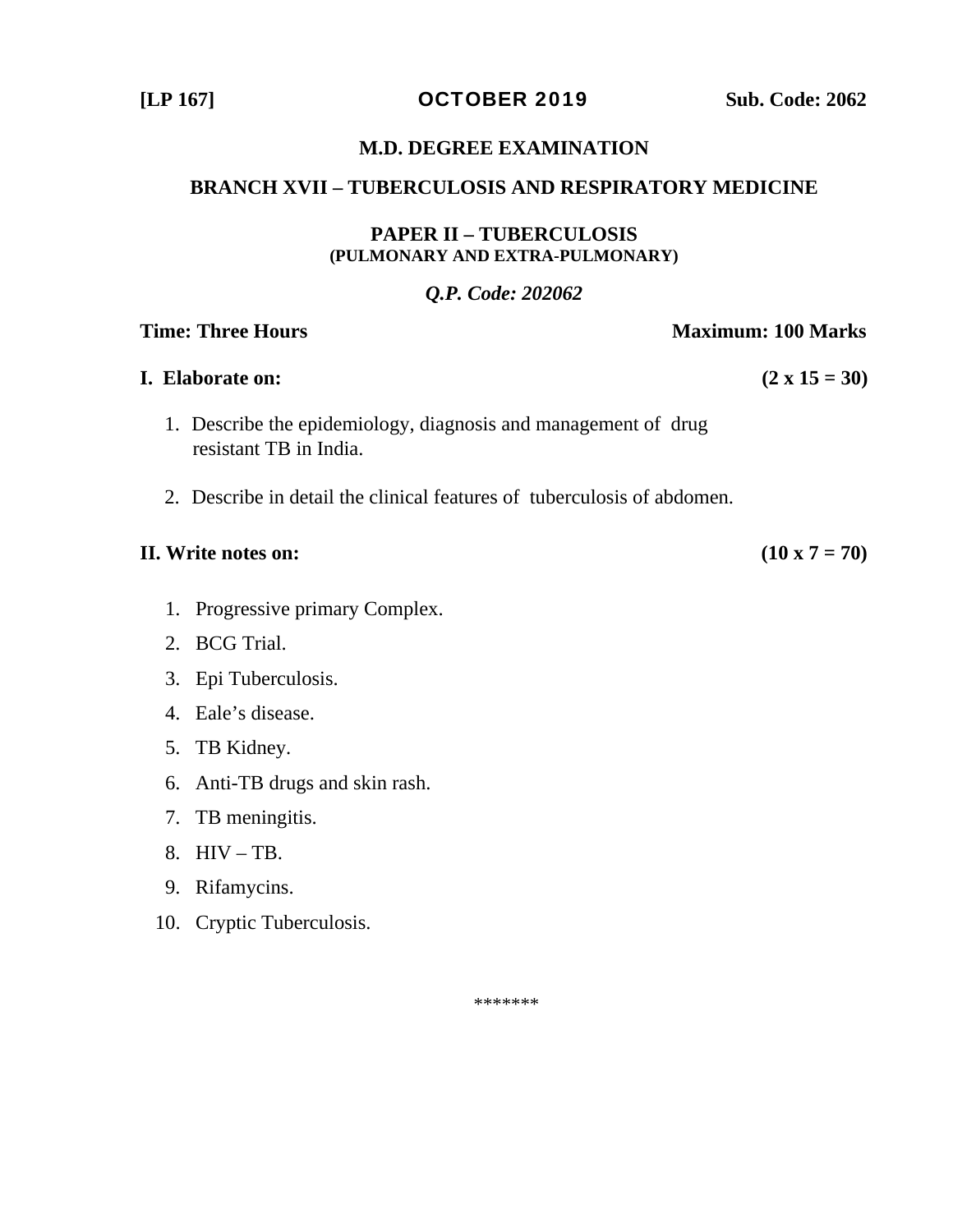**[LQ 167]** AUGUST 2020 **Sub. Code: 2062 (**MAY 2020 SESSION)

### **M.D. DEGREE EXAMINATION**

### **BRANCH XVII – TUBERCULOSIS AND RESPIRATORY MEDICINE**

### **PAPER II – TUBERCULOSIS (PULMONARY AND EXTRA-PULMONARY)**

### *Q.P. Code: 202062*

### **Time: Three Hours**  Maximum: 100 Marks

### **I.** Elaborate on:  $(2 \times 15 = 30)$

- 1. Discuss in detail the current diagnostic algorithms for drug susceptible and drug resistant TB in NTEP (National TB elimination programme)
- 2. Discuss in detail about adverse drug reactions due to anti TB drugs. How the NTEP captures this information and documents?

### **II.** Write notes on:  $(10 \times 7 = 70)$

- 1. Various cutaneous manifestations of Tuberculosis
- 2. UNIVERSAL DST & Tools useful for that
- 3. Discuss about True NAT
- 4. Genito urinary TB Clinical Manifestations
- 5. Role of AI (Artificial Intelligence) in enhancing TB treatment adherence
- 6. Role of clofazimine in DRTB management
- 7. Vulnerability mapping in TB discuss
- 8. Advantages of using NIKSHAY portal
- 9. Define culture conversion and culture reversion
- 10.Regimens to treat latent TB

\*\*\*\*\*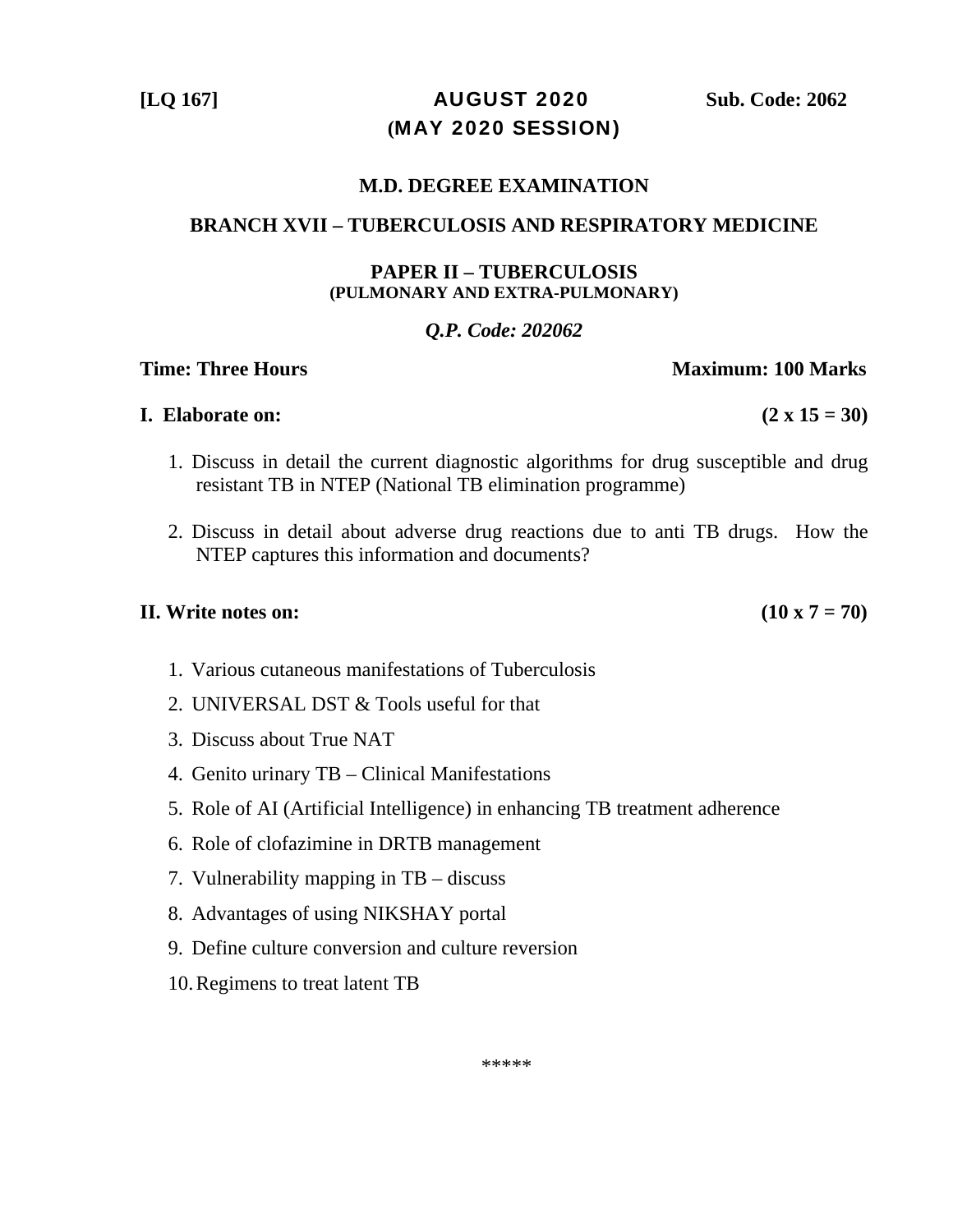# **[MD 0721]** JULY 2021 **Sub. Code: 2062**  (MAY 2021 SESSION)

### **M.D. DEGREE EXAMINATION**

# **BRANCH XVII – TUBERCULOSIS AND RESPIRATORY MEDICINE**

### **PAPER II – TUBERCULOSIS (PULMONARY AND EXTRA-PULMONARY)**

### *Q.P. Code: 202062*

### **Time: Three Hours Community Community Community Community Community Community Community Community Community Community Community Community Community Community Community Community Community Community Community Community Com**

### **I.** Elaborate on:  $(2 \times 15 = 30)$

- 1. Describe the clinical features and management of genitourinary TB.
- 2. Describe the various method of drug susceptibility test for tuberculosis.

### **II.** Write notes on:  $(10 \times 7 = 70)$

- 1. ATT-QTc prolongation.
- 2. C-Tb skin Test.
- 3. TB in pregnancy.
- 4. Cold abscess.
- 5. Lupus vulgaris.
- 6. MAC infection.
- 7. Staining procedure for acid fast bacilli.
- 8. ATT-FDC.
- 9. TB mastitis.
- 10. End TB strategy.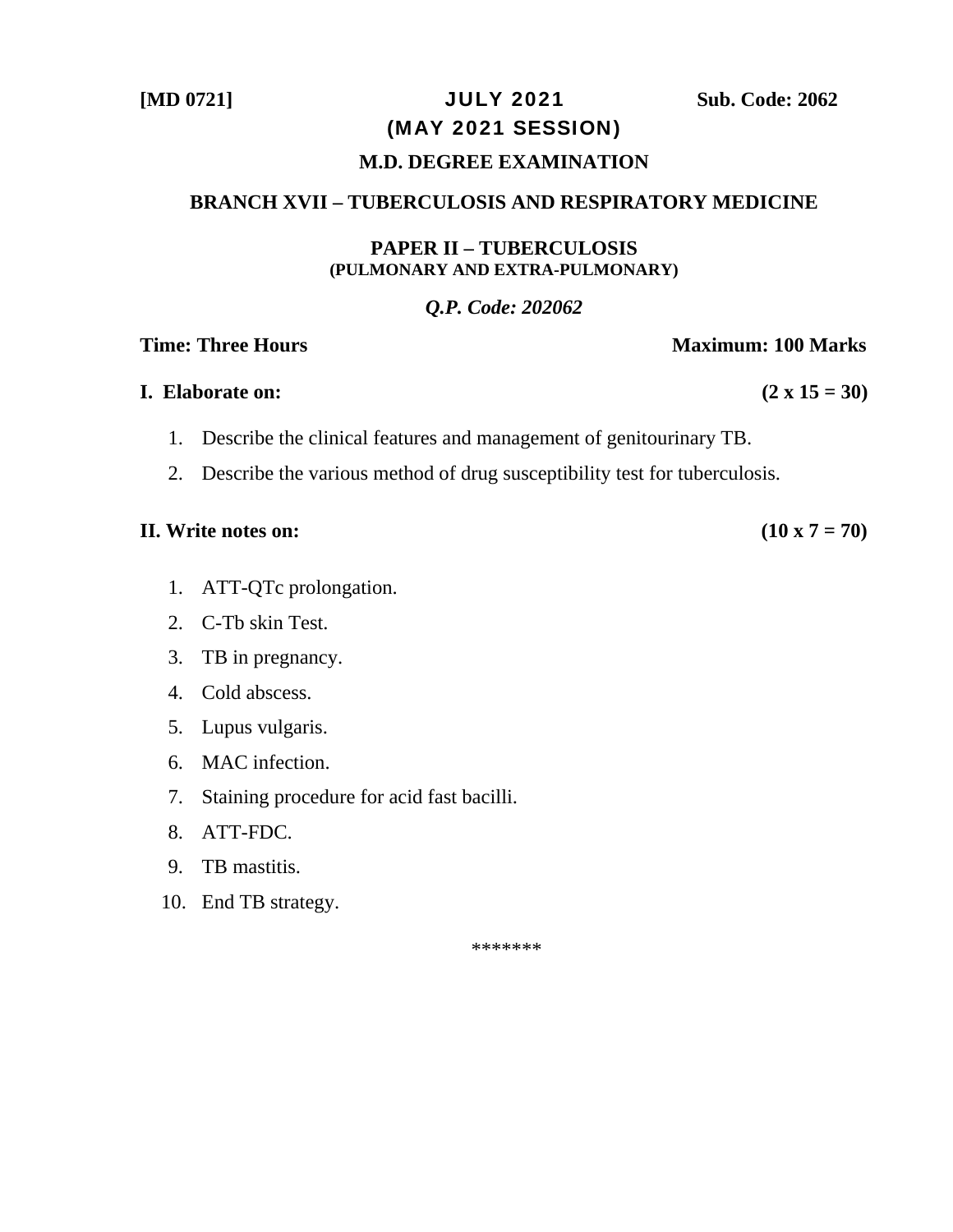### **THE TAMIL NADU DR. M.G.R. MEDICAL UNIVERSITY**

## **[MD 1121] NOVEMBER 2021** Sub. Code: 2062 (OCTOBER 2021 SESSION)

# **M.D. DEGREE EXAMINATION**

### **BRANCH XVII – TUBERCULOSIS AND RESPIRATORY MEDICINE**

### **PAPER II – TUBERCULOSIS (PULMONARY AND EXTRA-PULMONARY)**

### *Q.P. Code: 202062*

### **Time: Three Hours Maximum: 100 Marks**

### **I.** Elaborate on:  $(2 \times 15 = 30)$

- 1. Classification, Clinical features, Diagnosis and Management of NTM.
- 2. Classification, Pathogenesis, Clinical features, Diagnosis, Complications and Management of Tuberculous Meningitis.

### **II.** Write notes on:  $(10 \times 7 = 70)$

- 1. Genetic predisposition of TB.
- 2. Lower Lung field Tuberculosis.
- 3. Why DOTS changed from intermittent to daily Regimen.
- 4. Role of Corticosteroid in Tuberculosis.
- 5. Pretreatment evaluation for Shorter MDR TB and All Oral Longer Regimen.
- 6. Rifabutin.
- 7. Complications of Pulmonary Tuberculosis.
- 8. Drug interactions in Combined Anti TB and Anti Retro Viral Therapy.
- 9. Tuberculous Pericarditis.
- 10. Swimming Pool Granuloma.